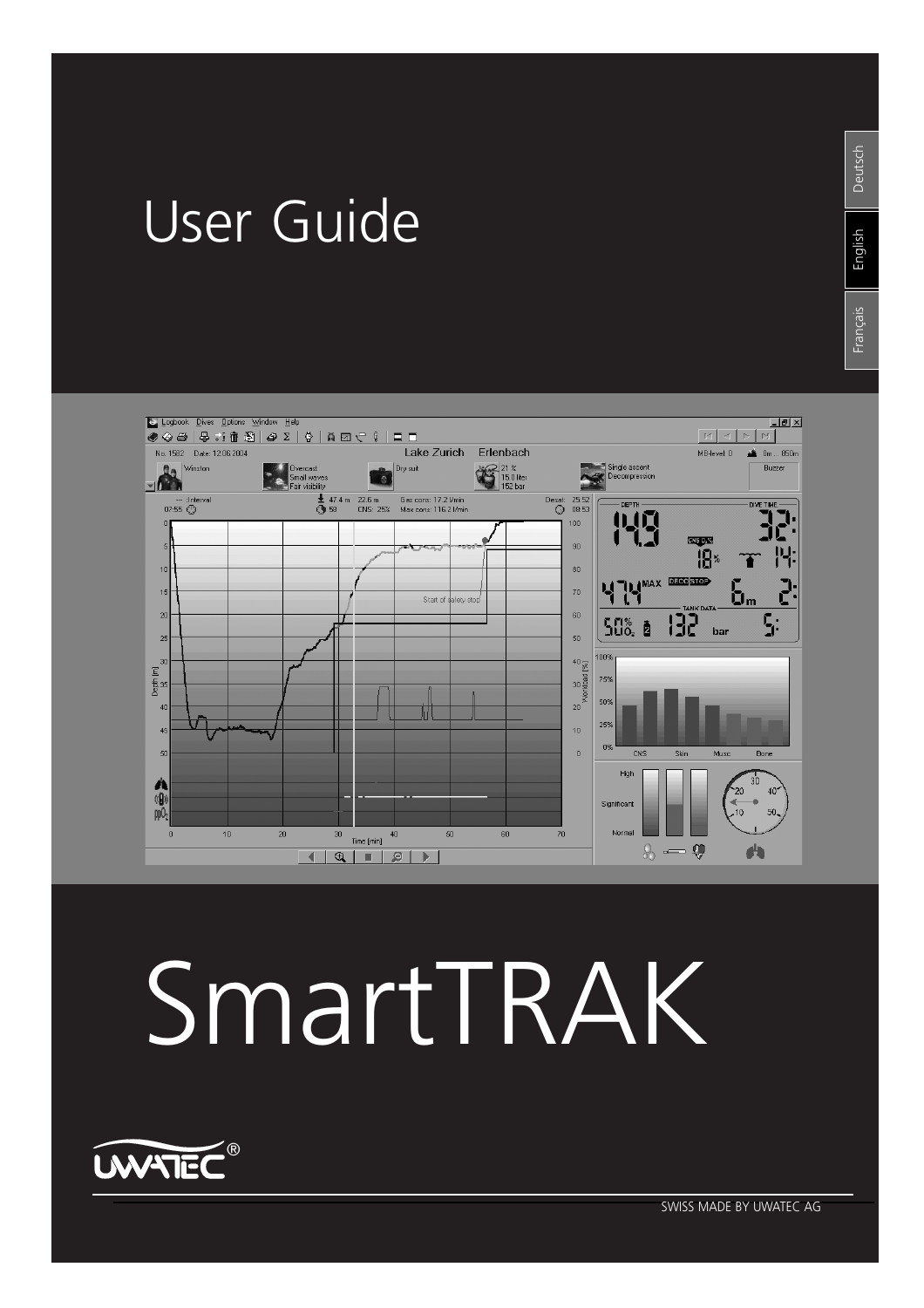## **Dive window**



# **Dive table**

|                                              | sergio04.slg - SmartTrak [User: Sergio] - [Dive Table] |                           |        |                   |                            |         |          |       |                                                                                                                         |       |         |                 | F     |
|----------------------------------------------|--------------------------------------------------------|---------------------------|--------|-------------------|----------------------------|---------|----------|-------|-------------------------------------------------------------------------------------------------------------------------|-------|---------|-----------------|-------|
|                                              | Logbook Dives Options Window Help                      |                           |        |                   |                            |         |          |       |                                                                                                                         |       |         |                 | F x   |
| ఈ<br>a.                                      | 阖<br>4<br>Σ                                            | Ö<br>しつ 国 直               | $\Box$ |                   |                            |         |          |       |                                                                                                                         |       | H,<br>٠ | ►<br>ы          |       |
| Number Date                                  | Location                                               | Site                      |        |                   |                            |         |          |       | Dive Time Max. Depth Immersion Out Time Interval No Fly Time No Stop/Ascent Desat. Before Desat. After CNS After Weight |       |         |                 |       |
| 1599 7/13/2004                               | Bahamas                                                | Stuart Cove's             | 66     |                   | 41.0 m 10:27 AM 11:33 AM   |         |          | 12:00 | 3                                                                                                                       | 0:00  | 25:14   |                 | 0.000 |
| 1598 7/10/2004                               | San Clemente                                           | inside boiler             | 17     |                   | 27.8 m   1:38 PM   1:55 PM |         | 0:50     | 19:00 | 19                                                                                                                      | 31:16 | 32:02   | $16\%$          | 0.000 |
| 1597 7/10/2004                               | San Clemente                                           | inside boiler             | 70     |                   | 28.4 m 11:37 AM 12:47 PM   |         | 1:30     | 19:00 | 11                                                                                                                      | 26:58 | 32:06   | 19 <sup>2</sup> | 0.000 |
| 1596 7/10/2004                               | San Clemente                                           | inside boiler             | 62     | 24.6 m            | 9:04 AM 10:06 AM           |         | 0:50     | 15:00 | 26                                                                                                                      | 20:47 | 28:28   | 13 <sup>2</sup> | 0.000 |
| 1595 7/10/2004                               | San Clemente                                           | west pyramid cove         | 9      | 19.8 m            | 8:05 AM 8:14 AM            |         | 11:08    | 8:00  | 61                                                                                                                      | 20:27 | 21:37   | $1\%$           | 0.000 |
| 1594 7/9/2004                                | San Clemente                                           | west pyramid cove         | 69     | 16.7 m            | 7:47 PM 8:56 PM            |         | 1:30     | 18:00 | 74                                                                                                                      | 29:33 | 31:35   | 12 <sup>2</sup> | 0.000 |
| 1593 7/9/2004                                | San Clemente                                           | west pyramid cove         | 68     | 20.0 m            | 5:07 PM 6:15 PM            |         | 4:28     | 18:00 | 36                                                                                                                      | 26:54 | 31:03   | 12 <sup>2</sup> | 0.000 |
| 1592 7/9/2004                                | Catalina                                               | Church Rock               | 59     |                   | 16.1 m 11:39 AM 12:38 PM   |         | 0:58     | 18:00 | 78                                                                                                                      | 29:15 | 31:22   | 19 <sup>2</sup> | 0.000 |
| 1591 7/9/2004                                | Catalina                                               | Little Fairnsworth        | 10     |                   | 22.1 m 10:30 AM 10:40 AM   |         | 0:20     | 17:00 | 16                                                                                                                      | 29:39 | 30:14   | 20 <sup>2</sup> | 0.000 |
| 1590 7/9/2004                                | Catalina                                               | Little Fairnsworth        | 53     | 39.8 m            | 9:16 AM 10:09 AM           |         | 12:27    | 17:00 | -5                                                                                                                      | 19:11 | 29:59   | 21%             | 0.000 |
| 1589 7/8/2004                                | Catalina                                               | Emerald Bav               | 75     | 16.8 m            | 7:34 PM 8:49 PM            |         | 1:30     | 18:00 | 77                                                                                                                      | 30:03 | 31:38   | 12 <sup>2</sup> | 0.000 |
| 1588 7/8/2004                                | Catalina                                               | Lion head                 | 65     | 18.1 m            | 4:58 PM 6:03 PM            |         | 1:27     | 18:00 | 67                                                                                                                      | 30:21 | 31:33   | 15 <sub>2</sub> | 0.000 |
| 1587 7/8/2004                                | Catalina                                               | Bird rock                 | 61     | 41.4 m            | 2:29 PM 3:30 PM            |         | 2:54     | 18:00 | $\overline{c}$                                                                                                          | 26:15 | 31:49   | 23 <sup>2</sup> | 0.000 |
| 1586 7/8/2004                                | Catalina                                               | Bird rock                 | 66     |                   | 28.8 m 10:28 AM 11:34 AM   |         | 1:00     | 16:00 | 11                                                                                                                      | 20:13 | 29:09   | 22%             | 0.000 |
| 1585 7/8/2004                                | Catalina                                               | Ship rock                 | 66     |                   | 33.4 m 8.21 AM 9:27 AM     |         | $\cdots$ | 8:00  | 16                                                                                                                      | 0:00  | 21:13   | 12.%            | 0.000 |
| 1584 6/19/2004                               | Scripps                                                | Sumner Branch             | 65     |                   | 45.1 m 4:25 PM 5:30 PM     |         | 2:12     | 19:00 | $-44$                                                                                                                   | 24:00 | 32:35   | 27%             | 0.000 |
| 1583 6/19/2004                               | Scripps                                                | Sumner Branch             | 61     |                   | 43.5 m 1:10 PM 2:11 PM     |         |          | 13:00 | $-18$                                                                                                                   | 0:00  | 26:12   | 21 <sup>2</sup> | 0.000 |
| 1582 6/12/2004                               | Lake Zurich                                            | Erlenbach                 | 58     | 47.4 m            | 7:55 AM 8:53 AM            |         |          | 12:00 | $-15$                                                                                                                   | 0:00  | 25:52   | 25 % 10.000     |       |
| 1581 6/10/2004                               | 4-wald                                                 | Unterwilen                | 46     |                   | 73.0 m 11:24 AM 12:10 PM   |         |          | 11:00 | $-13$                                                                                                                   | 0:00  | 24:28   | 47%             | 0.000 |
| 1580 6/8/2004                                | 4-wald                                                 | Beckenried                | 62     |                   | 47.6 m 11:33 AM 12:35 PM   |         |          | 12:00 | $-24$                                                                                                                   | 0:00  | 25:03   | 11 <sup>2</sup> | 0.000 |
| 1579 5/31/2004                               | Scripps                                                | Sumner Branch             | 62     | 60.2 m            | 6:59 PM 8:01 PM            |         | 8:38     | 17:00 | $-28$                                                                                                                   | 17:10 | 30:41   | 20 <sup>2</sup> | 0.000 |
| 1578 5/31/2004                               | Scripps                                                | Sumner Branch             | 57     | 61.3 m            | 9:22 AM 10:19 AM           |         |          | 12:00 | $-24$                                                                                                                   | 0:00  | 25:50   | 19 <sup>2</sup> | 0.000 |
| 1577 5/22/2004                               | Australia                                              | <b>Great Barrier Reef</b> | 43     | 14.2 m            | 6:51 PM 7:34 PM            |         | 0:33     | 7:00  | 59                                                                                                                      | 15:05 | 20:23   |                 | 0.000 |
| 1576 5/22/2004                               | Australia                                              | <b>Great Barrier Reef</b> | 43     | 16.7 m            | 5:34 PM 6:17 PM            |         | 21:08    | 2:00  | 51                                                                                                                      | 0:17  | 15:38   |                 | 0.000 |
| 1575 5/21/2004                               | Australia                                              | Great Barrier Reef        | 41     | 16.7 m            | 7:43 PM 8:24 PM            |         | 1:29     | 8:00  | 46                                                                                                                      | 14:52 | 21:25   |                 | 0.000 |
| 1574 5/21/2004                               | Australia                                              | <b>Great Barrier Reef</b> | 36     | 20.1 m            | 5:37 PM 6:13 PM            |         | 25:09    | 3:00  | 35                                                                                                                      | 4:35  | 16:21   |                 | 0.000 |
| 1573 5/20/2004                               | Australia                                              | <b>Great Barrier Reef</b> | 47     | 21.6 m            | 3:40 PM 4:27 PM            |         | 1:04     | 16:00 | 25                                                                                                                      | 23:48 | 29:44   |                 | 0.000 |
| 1572 5/20/2004                               | Australia                                              | <b>Great Barrier Reef</b> | 52     | 20.4 m            | 1:42 PM                    | 2:34 PM | 11:06    | 11:00 | 36                                                                                                                      | 19:07 | 24:52   |                 | 0.000 |
| 1571 5/20/2004                               | Australia                                              | <b>Great Barrier Reef</b> | 46     | 17.0 <sub>m</sub> | 1:49 AM 2:35 AM            |         | 5:07     | 17:00 | 47                                                                                                                      | 26:40 | 30:13   |                 | 0.000 |
| 1570 5/19/2004                               | Australia                                              | Great Barrier Reef        | 57     | 20.8 m            | 7:43 PM 8:40 PM            |         | 1:12     | 18:00 | 27                                                                                                                      | 29:17 | 31:47   |                 | 0.000 |
| 1569 5/19/2004                               | Australia                                              | Great Barrier Reef        | 55     | 30.7 <sub>m</sub> | 5:36 PM 6:31 PM            |         | 1:57     | 17:00 | 11                                                                                                                      | 24:37 | 30:29   |                 | 0.000 |
| 1568 5/19/2004                               | Australia                                              | Great Barrier Reef        | 60     | 27.9 m            | 2:38 PM 3:38 PM            |         | 12:06    | 13:00 | 18                                                                                                                      | 19:04 | 26:34   |                 | 0.000 |
| 1567 5/19/2004                               | Australia                                              | Great Barrier Reef        | 51     | 17.1 m            | 1:40 AM 2:31 AM            |         | 2:23     | 18:00 | 51                                                                                                                      | 28:23 | 31:10   |                 | 0.000 |
| $\blacktriangleleft$<br>$\boxed{\text{III}}$ |                                                        |                           |        |                   |                            |         |          |       |                                                                                                                         |       |         |                 |       |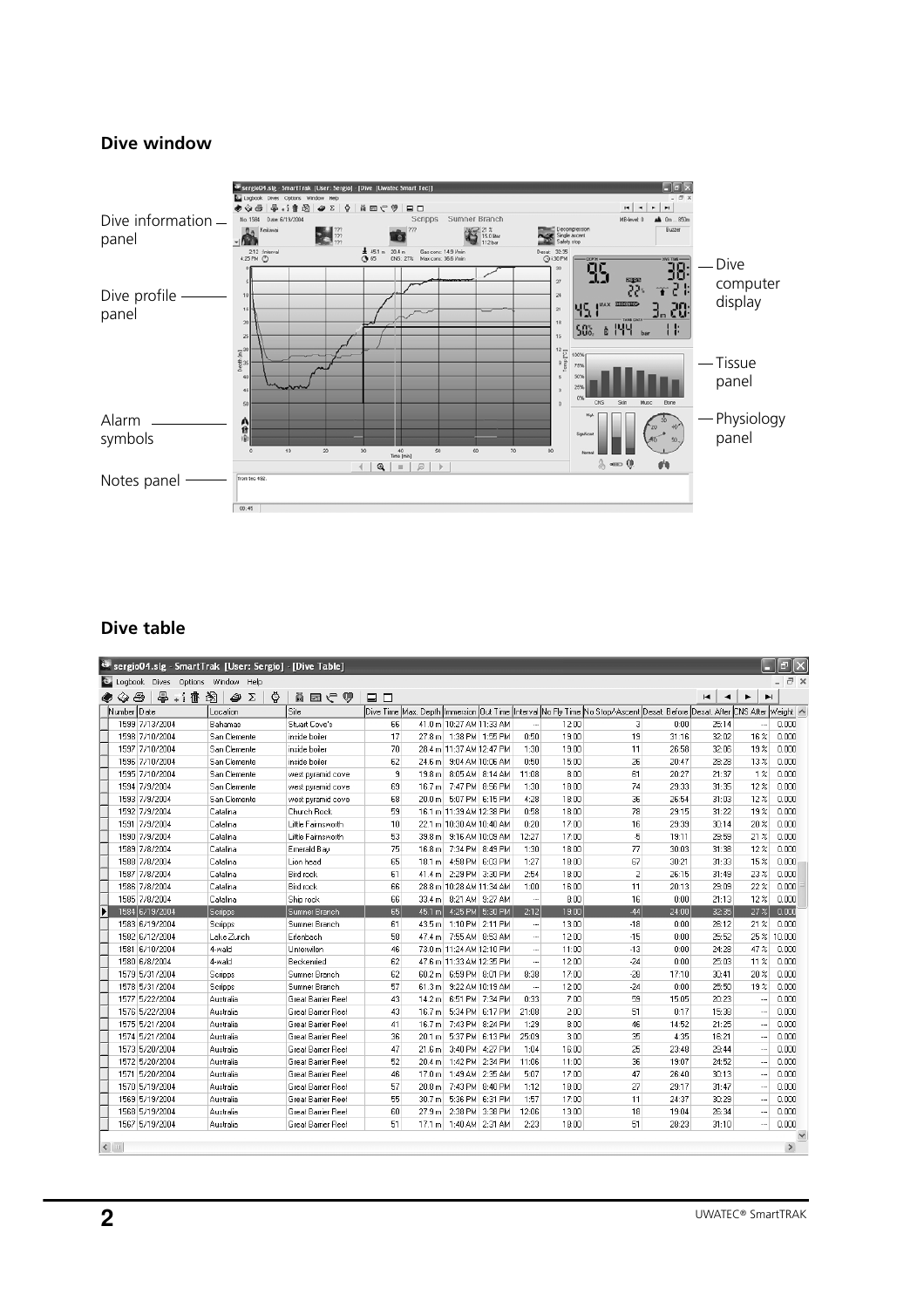# **List of chapters**

|                                                                                                | 1. Introduction                                                                                                                                                                 | 4                                                     |  |  |
|------------------------------------------------------------------------------------------------|---------------------------------------------------------------------------------------------------------------------------------------------------------------------------------|-------------------------------------------------------|--|--|
|                                                                                                | 2. Menu Description                                                                                                                                                             | 4                                                     |  |  |
| 2.1<br>2.1.1<br>2.1.2<br>2.1.3<br>2.1.4<br>2.1.5<br>2.1.6<br>2.1.7                             | New Logbook<br>Open Logbook<br>Save Logbook<br>Import Logbook<br>Export Logbook<br>Renumber Logbook<br>Print                                                                    | 4<br>4<br>5<br>5<br>5<br>5<br>6<br>6                  |  |  |
| 2.2<br>2.2.1<br>2.2.2<br>2.2.3<br>2.2.4<br>2.2.5<br>2.2.6<br>2.2.7<br>2.2.8<br>2.2.9<br>2.2.10 | Dives<br>Transfer Dives<br>Insert Dive<br>Delete Dive<br>Edit Dive<br>.<br>Insert Partner Profile<br>Clear Partner Profile<br>Select Dives<br>Dive Template<br>Adjust Time Zone | 7<br>7<br>8<br>8<br>8<br>9<br>9<br>9<br>9<br>10<br>10 |  |  |
| 2.3<br>2.3.1<br>2.3.2<br>2.3.3<br>2.3.4<br>2.3.5                                               | Show Temperature Profile/<br>Show Workload Profile<br>Dive Computer Settings<br>Program Options                                                                                 | 10<br>10<br>11<br>12<br>12<br>14                      |  |  |
|                                                                                                | 3. Dive List Window                                                                                                                                                             | 15                                                    |  |  |
| 3.1                                                                                            | Displaying Dives                                                                                                                                                                | 15                                                    |  |  |
| 3.2<br>3.3                                                                                     | Customizing the Table<br>15                                                                                                                                                     |                                                       |  |  |
|                                                                                                | Selecting a Group of Dives                                                                                                                                                      | 16                                                    |  |  |

|                                                                                                                                 | 4. Dive Window                                                   | 16                                                                         |  |  |  |  |
|---------------------------------------------------------------------------------------------------------------------------------|------------------------------------------------------------------|----------------------------------------------------------------------------|--|--|--|--|
| 4.1                                                                                                                             | Dive Information Panel                                           | 17                                                                         |  |  |  |  |
| 4.2                                                                                                                             | 17                                                               |                                                                            |  |  |  |  |
| 4.3                                                                                                                             | Adding Remarks to the Dive                                       | 18                                                                         |  |  |  |  |
| 4.4                                                                                                                             | Adding Pictures to the Dive                                      | 18                                                                         |  |  |  |  |
| 4.5                                                                                                                             | Dive Profile Panel                                               | 18                                                                         |  |  |  |  |
| 4.6                                                                                                                             | Dive Computer Display                                            | 19                                                                         |  |  |  |  |
| 4.7                                                                                                                             |                                                                  | 19                                                                         |  |  |  |  |
| 4.8                                                                                                                             | Physiology Panel                                                 | 20                                                                         |  |  |  |  |
| 4.9                                                                                                                             | Alarm Symbols                                                    | 20                                                                         |  |  |  |  |
| 4.10<br>4.10.1<br>4.10.2<br>4.10.3<br>4.10.4<br>4.10.5<br>4.10.6<br>4.10.7<br>4.10.8<br>4.10.9<br>4.10.10<br>4.10.11<br>4.10.12 | Conditions<br>Type of Dive $\dots \dots \dots \dots \dots \dots$ | 21<br>21<br>21<br>22<br>23<br>23<br>23<br>24<br>24<br>25<br>25<br>26<br>26 |  |  |  |  |
|                                                                                                                                 | 5. Hardware and Software Requirements                            | 26                                                                         |  |  |  |  |
| 5.1                                                                                                                             | Installing an IrDA Device                                        | 26                                                                         |  |  |  |  |
| 5.2                                                                                                                             | Establishing IrDA Connection                                     | 27                                                                         |  |  |  |  |
|                                                                                                                                 | 6. FAQ / Troubleshooting                                         | 27                                                                         |  |  |  |  |

# English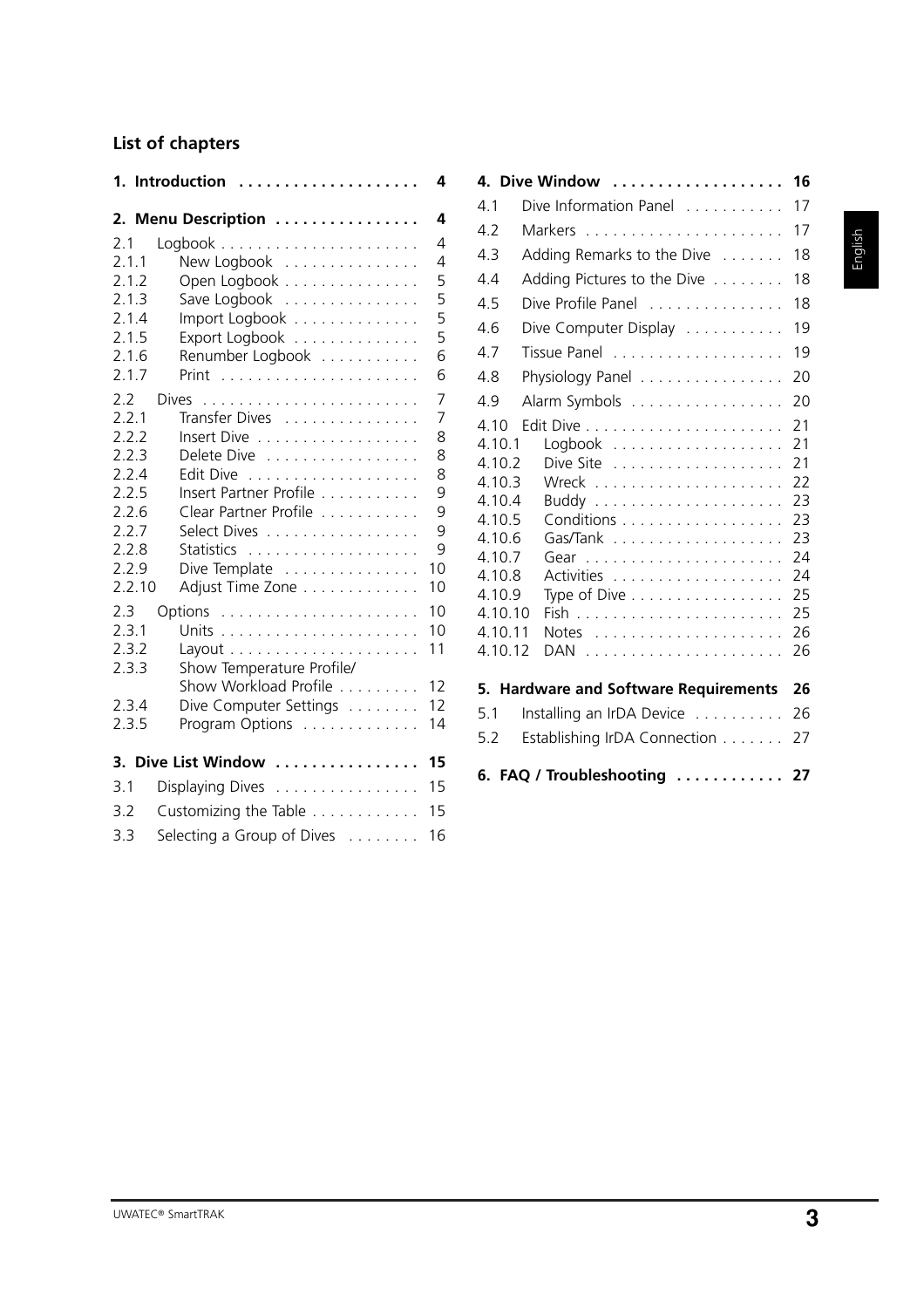# **1. Introduction**

SmartTRAK is an advanced tool for keeping track of your dives.

|             |                        | Logbook Dives Options Window Help                                                                                |                   |    |                            |          |       |                                                                                                    |       |
|-------------|------------------------|------------------------------------------------------------------------------------------------------------------|-------------------|----|----------------------------|----------|-------|----------------------------------------------------------------------------------------------------|-------|
|             |                        | $\diamondsuit \diamondsuit \trianglelefteq$ . $\frac{1}{4}$ . $\frac{1}{16}$ . $\frac{1}{16}$ . $\diamondsuit$ . | FEIV9⊠AIGI        |    |                            |          |       |                                                                                                    |       |
| Number Date |                        | Location                                                                                                         | <sup>1</sup> Site |    |                            |          |       | [Dive Time Max, Depth Ilmmersion IQut Time IInterval INo Fly Time INo Stop/-Ascent IDesat, After I |       |
|             |                        | 1582   6/12/2004   Lake Zurich                                                                                   | Erlenbach         | 58 | 47.4 m   7:55 AM   8:53 AM | $\cdots$ | 12:00 | $-15$                                                                                              | 25:52 |
|             | 1581 6/10/2004 4-wald  |                                                                                                                  | <b>Unterwilen</b> | 46 | 73.0 m 11:24 AM 12:10 PM   |          | 11:00 | -131                                                                                               | 24:28 |
|             | 1580 6/8/2004 4-wald   |                                                                                                                  | Beckenried        | 62 | 47.6 m 11:33 AM 12:35 PM   |          | 12:00 | $-24$                                                                                              | 25:03 |
|             | 1579 5/31/2004 Scripps |                                                                                                                  | Sumner Branch     | 62 | 60.2 m 6:59 PM 8:01 PM     | 8:38     | 17:00 | -28                                                                                                | 30:41 |

With SmartTRAK you can:

- Keep a dive log at your computer containing information about your dives.
- See the depth, temperature and workload variations of your dive.
- See how the relative gas saturation varies in different tissues during the dive.
- Print your logbook.
- Generate statistics about your dive.
- Set different criteria for the dives to be displayed with SmartTRAK's advanced dive select feature.



- Add pictures to your dive and write notes and remarks.
- Replay the dive computer screen during different stages of the dive.

# **2. Menu Description**

#### **2.1 Logbook**

| Logbook                              |
|--------------------------------------|
| A New                                |
| ≪à Open…                             |
| Reopen                               |
| H Save As                            |
| Simport                              |
| de Export                            |
| <sup>1</sup> 2 <sub>3</sub> Renumber |
| 叠 Print                              |
| <b>R</b> Exit                        |
|                                      |

#### **2.1.1 New Logbook**

Choose **Logbook/New** and enter a name for a new SmartTRAK logbook. The new logbook will open up in the main window.

You can now start to add your dives, either by downloading from your Uwatec SmartTRAK compatible dive computer or by importing a logbook in DataTrak format.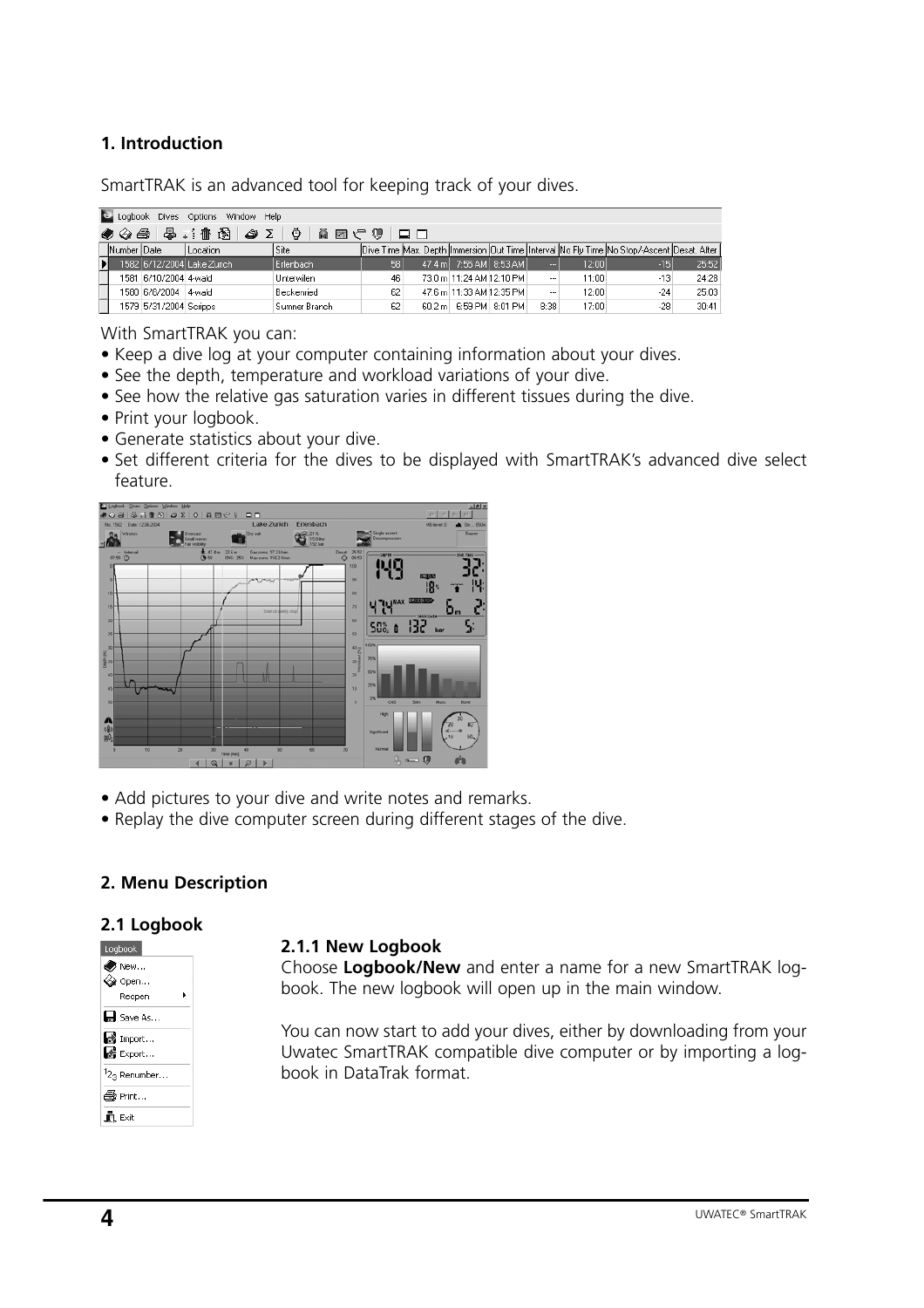# **2.1.2 Open Logbook**

Choose **Logbook/Open** to open up an existing logbook. The currently open logbook will be saved and closed.

Choose **Logbook/Reopen** to select a previously opened logbook from a list that SmartTRAK creates as you open different files.

# **2.1.3 Save Logbook**

When changes to a logbook are made, they are automatically saved to the active logbook. Therefore a logbook does not need to be saved when exiting the program.

With **Logbook/Save as..** command, a copy of the logbook can be saved under a different name. The **Logbook/Save as..** command compacts the logbook too.

# **2.1.4 Import Logbook**

You can import old and new logbooks and view old dives together with your new dives.

# **Importing a SmartTRAK logbook**

Under **Logbook/Import** choose **SmartTRAK Logbook** in the file types. Choose the file and press **Open**.

# **Importing an old style logbook (DataTrak)**

Under **Logbook/Import** choose **DataTrak Logbook** in the file types. Choose the file and press **Open**.

# **Importing a Windows CE / Pocket PC based PDA logbook (TravelTrak)**

Under **Logbook/Import** choose **TravelTrak CE Logbook** in the file types. Choose the file and press **Open**.

# **Importing a Palm OS based PDA logbook (TravelTrak Palm)**

Under **Logbook/Import** choose **TravelTrak Palm Logbook** in the file types. Choose the file and press **Open**.

# **2.1.5 Export Logbook**

You can export dives to another SmartTRAK logbook or to other formats.

# **Exporting to a SmartTRAK logbook**

Mark the dives in the logbook that you would like to export.

Choose **Logbook/Export** and enter a new filename; or choose an existing logbook and press **Save**. The dives are now transferred to the new logbook.

# **Exporting a Windows CE / Pocket PC based PDA logbook (TravelTrak)**

In the logbook, mark the dives that you would like to export.

Enter a new filename or choose an existing logbook to overwrite and press **Save**. The dives are now exported to the TravelTrak logbook.

# **Exporting a DL7 file**

You can export dives in two different DAN (Divers Alert Network) formats: DL7 level 1 or DL7 level3. Level 1 includes just the profile data but level 3 includes diver's personal information and also detailed description of the dive.

Mark the dives in the logbook that you would like to export. Choose **Logbook/Export** and enter a new filename or choose an existing file to overwrite and press **Save.** The dives are now exported to DL7 format.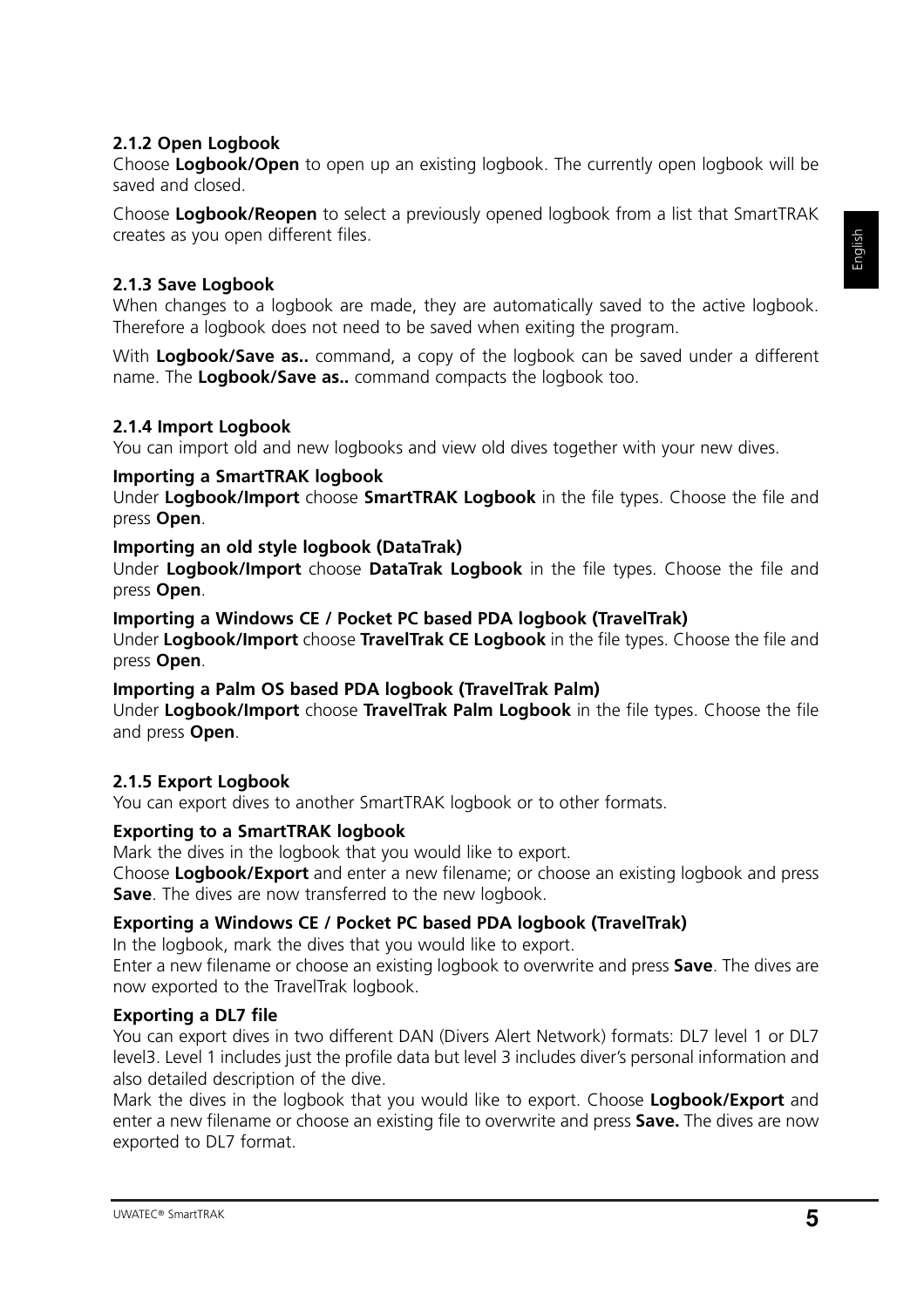#### **Exporting an Excel file**

You can export dive profile(s) into a new or existing Excel file. Each dive profile is saved to a separate sheet. The sheet includes the following columns: dive time, depth, temperature, tank pressure (gas integrated computers only) and RBT (gas integrated computers only). Note: if a sheet with the same name exists already in the Excel workbook, it will be replaced with the exported sheet and all the old data on the sheet will be lost.

Exporting dives into Excel file is only possible if Microsoft Excel is installed on the PC.

#### **Exporting a dive profile as text file**

You can export one dive profile at a time as text file. The file includes the following columns: dive time, depth, temperature, tank pressure (gas integrated computers only) and RBT (gas integrated computers only). This file can then be imported into other applications for further processing.

# **2.1.6 Renumber Logbook**

**Logbook/Renumber** allows you to change the starting number of the first dive in the logbook. When you insert new dives or delete existing ones, the logbook is automatically renumbered using the given starting number. If no number is given, SmartTRAK uses the default starting number of one.

Choose **Logbook/Renumber** and enter a number for the first dive. SmartTRAK will renumber the whole logbook for you.

Renumbering is done by date and time. Oldest dive is assigned the lowest number.

# **2.1.7 Print**

**Logbook/Print** allows you to print the logbook, statistics or a dive profile.

Choose **Logbook/Print** to open the print window.

| <b>Print</b>        |                                |                                  |                       |                      |
|---------------------|--------------------------------|----------------------------------|-----------------------|----------------------|
| Printer             |                                |                                  |                       |                      |
| Printer:            | El Cajon NW1                   |                                  |                       | Setup                |
| Paper size:         | Letter                         |                                  | Orientation: Portrait |                      |
| Select              |                                |                                  |                       |                      |
| Print:              | <b>Statistics</b>              |                                  |                       |                      |
| Profile scale:      | $\overline{1.0}$ $\frac{2}{7}$ | $\Gamma$ Grey scale dive profile |                       |                      |
| Font size:          | $\overline{10}$ $\div$         |                                  | Font color: Black     | $\blacktriangledown$ |
| Select              | Preview                        |                                  |                       |                      |
| <b>Statistics</b>   |                                |                                  |                       |                      |
| $\nabla$ Logbook    |                                | <b>▽</b> Nitrox Dives            |                       |                      |
| $\nabla$ Locations  |                                | $\nabla$ Buddies                 |                       |                      |
| $\nabla$ Conditions |                                | $\overline{\mathsf{v}}$ Gear     |                       |                      |
| $\nabla$ Activities |                                | $\nabla$ Type                    |                       |                      |
| $\nabla$ Fish       |                                |                                  |                       |                      |
|                     |                                |                                  | 0K                    | <br>Cancel           |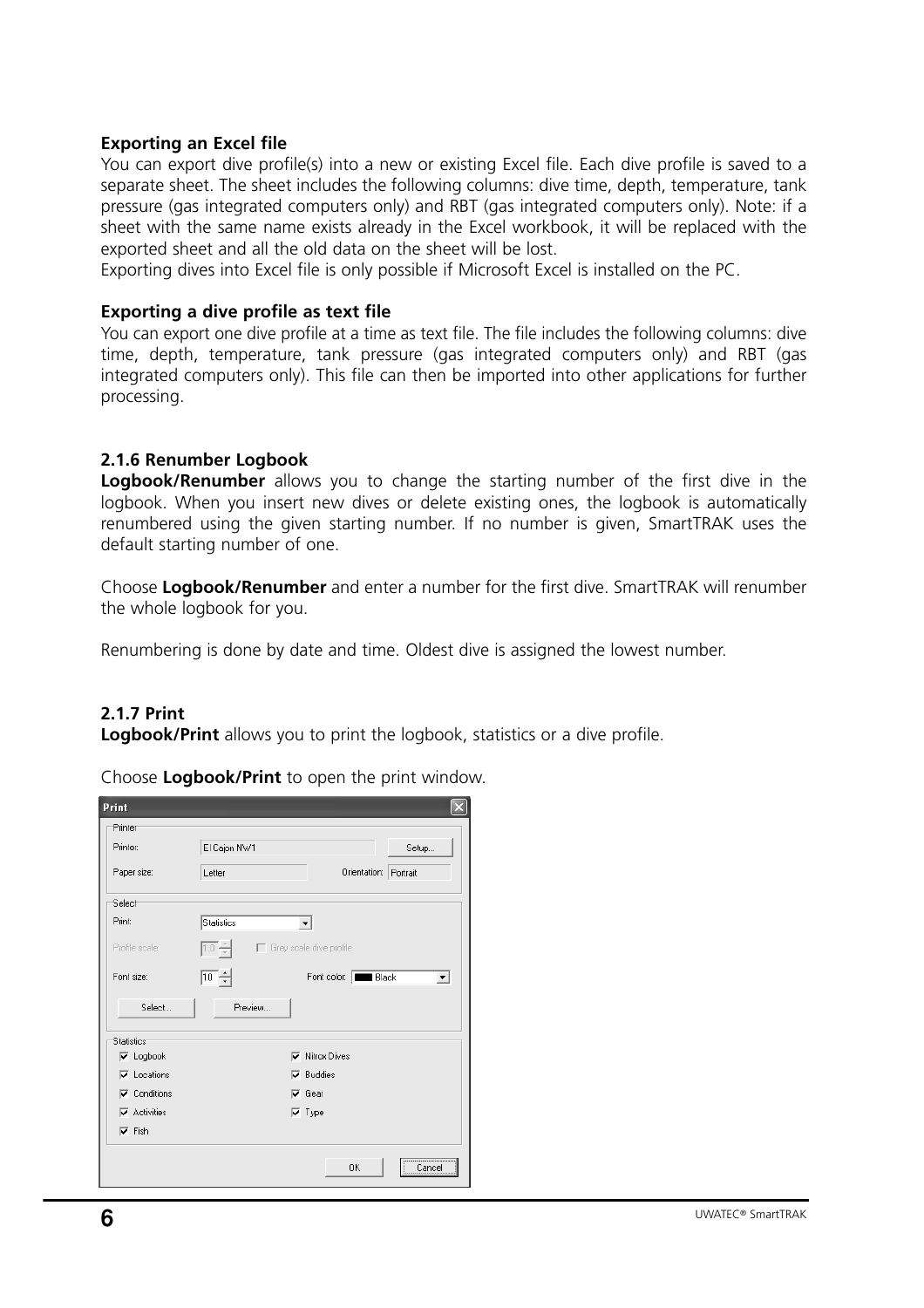#### **Printing a dive profile** Select **Dive Profile**.

## **Printing a logbook**

Select **Logbook**. Only the columns which are visible in the **Dive table** window will be printed. If not all columns fit on the paper, the rightmost ones are left out. The printed column widths can be adjusted by adjusting column widths on the **Dive table** window.

#### **Printing the statistics for dives**

Select **Statistics**. Select the kind of statistics you would like to print by checking the appropriate **statistics** types.

#### **Previewing a dive profile/logbook/statistics**

Press the **Preview** button to preview the print out in a preview window.

#### **Profile scale**

1 means that the dive profile will span the whole sheet. 0.9 means that the dive will span 90 % of the sheet.

#### **Grey scale dive profile**

If you have a black and white printer, with this option you can enhance dive profile graphics printing quality.

#### **Font size**

The font size for the logbook and statistics print out can be selected with this option. Default value is 10. Decreasing the number will decrease the font size. Smaller font size will enable more logbook columns to fit on the page.

#### **Font color**

The font color for the logbook and statistics print out can be selected with this option.

#### **Select…**

Press **Select…** to select what dives and pertinent information to be printed out.

#### **2.2 Dives**

#### **2.2.1 Transfer Dives**



Use **Dives/Transfer** to transfer the dives from your dive computer. You can transfer all dives or new dives only. When all dives are transferred, each transferred dive is checked against dives in the logbook and if it exists already, the transferred dive is discarded.

See section 5.1 on how to set-up and configure an IrDA device if you do not have an IrDA device installed.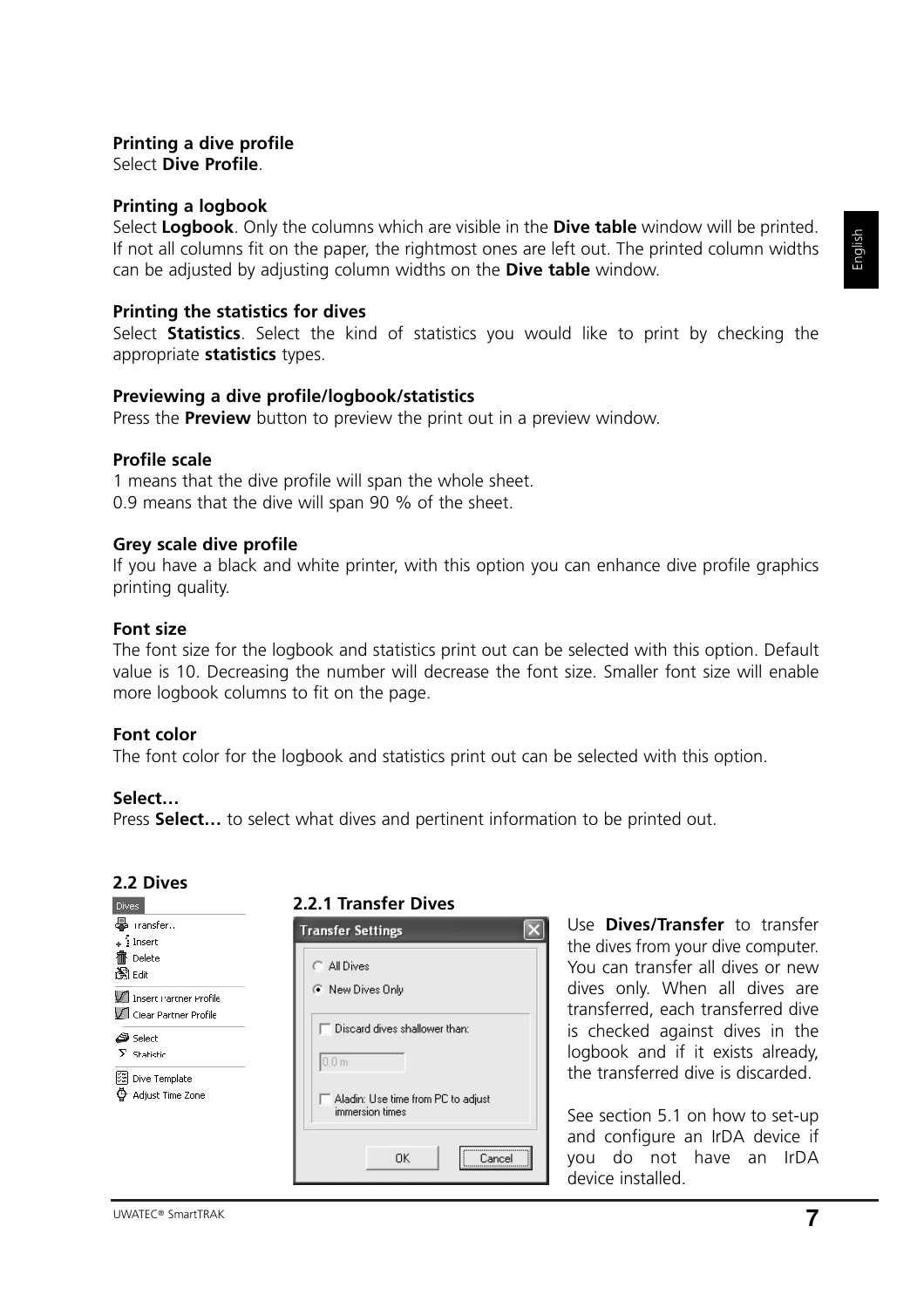## **Transferring new dives**

Press **Dives/Transfer** to bring up the transfer window. Choose **Only new dives** to transfer new dives only.

#### **Transferring all dives**

Press **Dives/Transfer** to bring up the transfer window. Choose **All dives** to transfer all dives in the dive computer.

You can use the **dive template** (section 2.2.9) to define a default buddy, gear, type, activity and fish when the dive is created.

#### **Discard dives shallower than**

You can select this option and define a minimum depth for transferred dives. All dives which are shallower than the set limit will not be written into the logbook after transfer (this option allows to discard shallow pool training dives).

# **2.2.2 Insert Dive**

**Dives/Insert** allows to create a new and empty dive in the logbook and to manually edit the details.

Choose **Dives/Insert** to insert a new dive.

You can use the **dive template** (section 2.2.9) to define a default buddy, gear, type, activity and fish when the dive is created.

# **2.2.3 Delete Dive**

Use **Dives/Delete** to delete dive(s) from the logbook. To delete several dives, you must first select them. If you have not selected dives, only the dive shown is deleted.

Choose **Dives/Delete** or choose **Delete** from the keyboard to delete the dives. Next, in the confirmation window you have to choose **Yes**.

Note! You cannot undo a delete. If the dive is still in your dive computer then you can download the dive again, else the information is lost.

# **2.2.4 Edit Dive**

**Dives/Edit** opens up the logbook page of the edit window. You can use **edit** to add additional information for the dive, which you have loaded from the dive computer. Or you can fill all dive information for user created logbook entries.

In the **Edit** window you can change the following dive information: Logbook, Dive Site, Wreck, Buddies, Conditions, Gas/Tank, Gear, Activities, Type of dive, Fish, Notes, DAN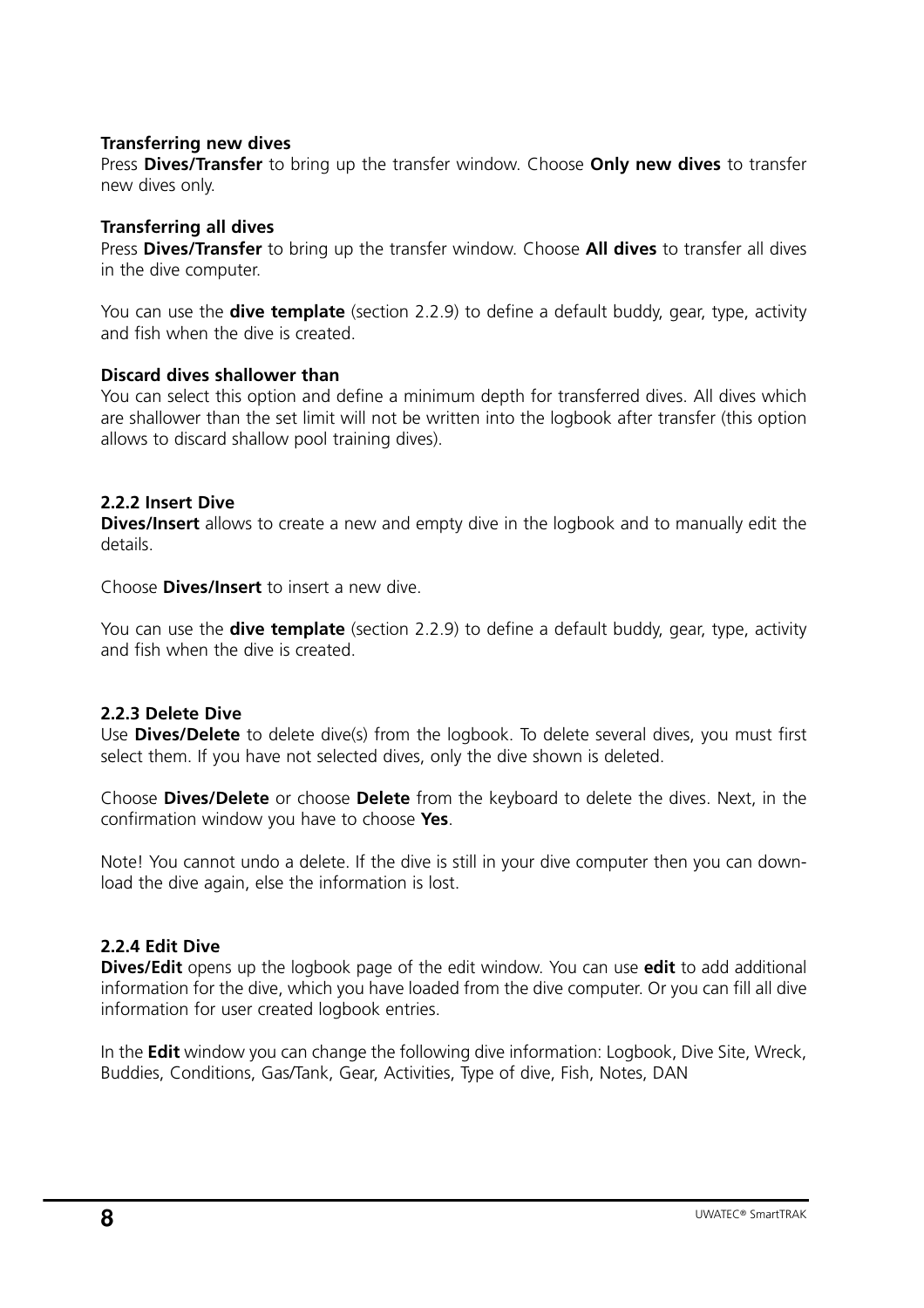# **2.2.5 Insert Partner Profile**

You can temporarily show the dive profile(s) of your diving buddy/buddies together with your own.

Select the directory and logbook name from which to load the dives, then select the dive number.

You can add as many profiles to your graph as you like.

If there is an offset in the starting time, you can shift the partner profile with the help of the 'Shift profile' panel buttons.

Note that your partner's profile is not saved in the logbook.

#### **2.2.6 Clear Partner Profile**

Choose this option to remove the last inserted partner profile. The partner profile(s) are also cleared if you view another dive in the logbook.

#### **2.2.7 Select Dives**

Use the select window to select a set of dives to display. You can choose among different criteria.

Choose **Dives/Select** to open up the select window. You can build selection criteria based on: dive numbers, date of the dives, depth, your dive buddy. Or you can select on the basis of the place, weather, gear, suit, activity, type or fish.

# **2.2.8 Statistics**

The **Statistics** window counts and displays important information about your dives.

Among other things you can show:

- how many dives you did at different locations
- what types of dive you have made
- how many dives you did in different depth ranges
- what gear you used during the dives.

Statistics can be sorted by values of a selected column in normal or reverse order. Just click the header of the column and SmartTRAK sorts statistics using that column as sorting criteria. Click a second time and SmartTRAK reverses the sorting.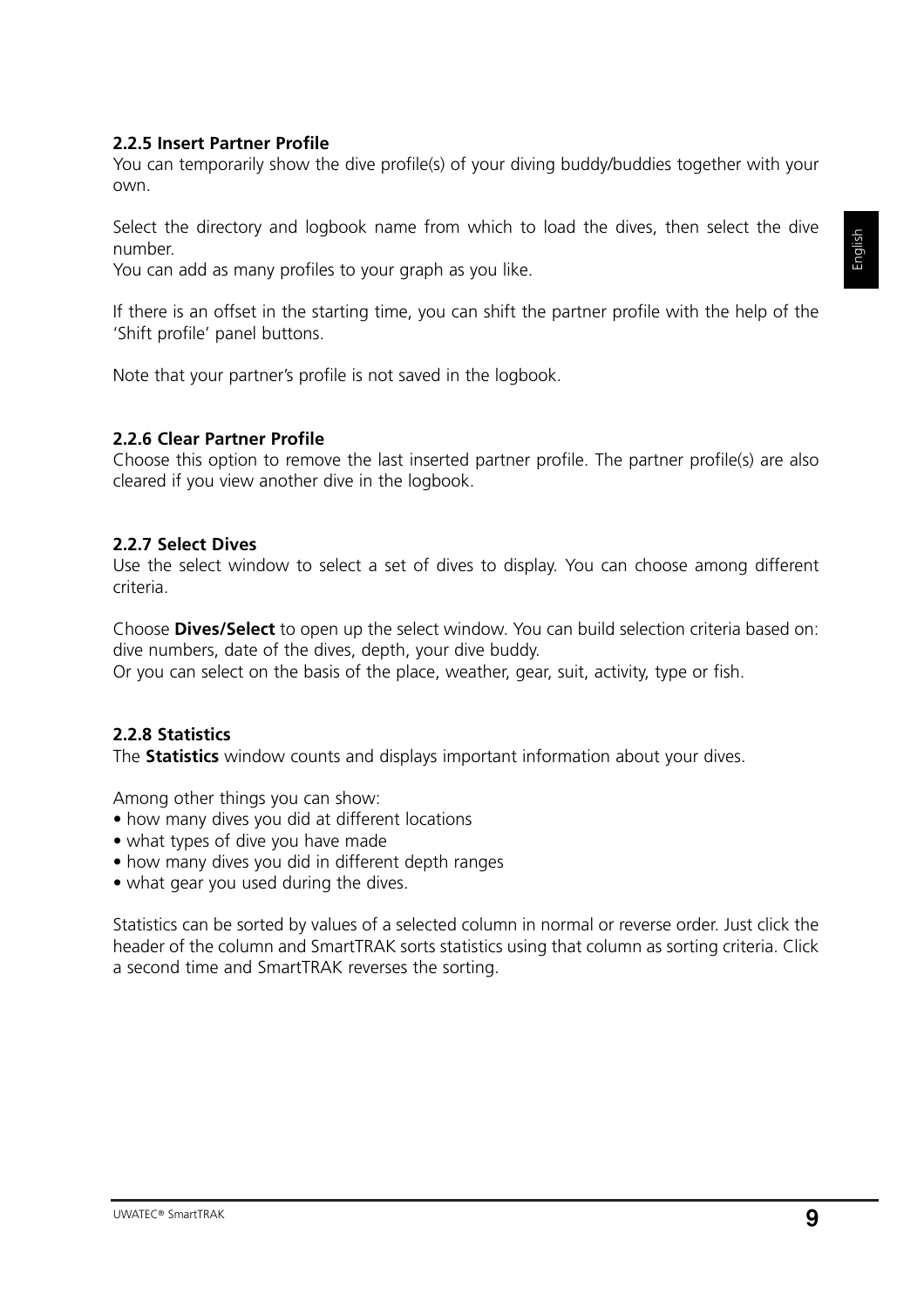# **2.2.9 Dive Template**

The dive template lets you define a dive from which settings are copied whenever you insert a new dive or you transfer dives from the dive computer.

Following settings are copied:

- Dive site information: location, site, etc.
- Conditions / Weather
- Conditions / Surface
- Conditions / Air Temperature
- Conditions / Underwater
- Conditions / Visibility
- Gear / Weight
- Gear / Suit
- Tank information: size, type, etc.
- All DAN settings

In the **Dives/Dive Template** window you can turn the dive template feature on or off. Or you can choose the dive that is used as template.

# **2.2.10 Adjust Time Zone**

You can correct the date and time of your dive(s) **after** reading them from your dive computer. This feature is meant to be used if you have been diving in a different time zone than usual.

Select the dive(s) you would like to update. Choose **Dives/Adjust Time Zone** and enter how many days, hours and minutes that should be added or subtracted.

# **2.3 Options**

Show temperature profile <sup>1</sup> Show workload profile Dive Computer Settings For Program Options

Options ka Units. **ला** tavout…

#### **2.3.1 Units**

The units used by SmartTRAK are configurable and can be changed on the fly.

You can change the following units in SmartTRAK:

|             | <b>SI-units</b>         | <b>Imperial units</b>     |
|-------------|-------------------------|---------------------------|
| Depth       | [metre]                 | [foot]                    |
| Pressure    | [bar]                   | [psi]                     |
| Temperature | [Celsius]               | [Fahrenheit]              |
| Volume      | [Litre]                 | [Cft]                     |
| Weight      | [kq]                    | [Lbs]                     |
| Coordinate  | dd <sup>o</sup> mm.mmm' | dd <sup>o</sup> mm'ss.ss" |

The settings are saved when you exit the program.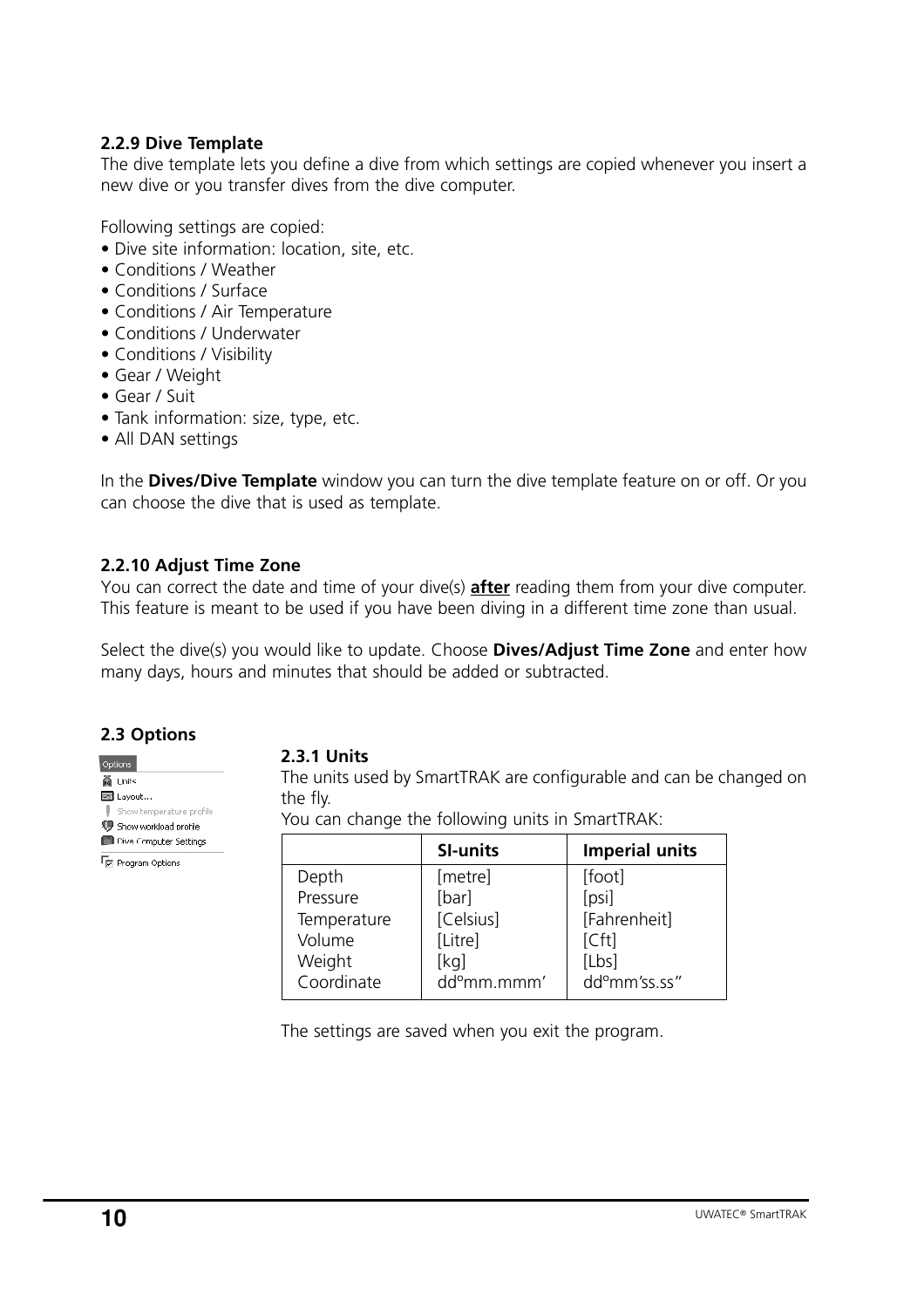#### **2.3.2 Layout**

You can change the default layout of SmartTRAK in the **Options/Layout** window. You can choose what panes are displayed when the program starts and you can set the remarks panel font size.

You can also configure the dive Profile Cursor (vertical line, cross or diver) and change the background colour of the dive window or the dive profile cursor colour.

#### **Changing the cursor colour**

The leftmost colour button is for changing the Cursor Colour. The cursor colour can be changed only for the vertical line and for the cross cursor, not for the diver cursor. Both cursors will have the new colour.

#### **Changing the dive profile background colour**

The rightmost colour button is for changing the Background colour. Each different background style (light to dark, dark to light and constant colour) can have an individual colour. The colour can be selected by selecting first the background type and then activating the colour dialog with the colour button.

| Color                                                                                                                         |                                                                                      |
|-------------------------------------------------------------------------------------------------------------------------------|--------------------------------------------------------------------------------------|
| Basic colors:                                                                                                                 |                                                                                      |
| Custom colors:<br>ш<br>the control of the<br><b>Contract Contract Contract</b><br>$\blacksquare$ 1<br>Define Custom Colors >> | Hue: 120<br>Red: 0<br>Sat: 240<br>Green: 255<br>Color Solid<br>Lum: 120<br>Blue: 255 |
| Cancel<br>OK                                                                                                                  | Add to Custom Colors                                                                 |

#### Colour dialog box

The colour dialog box allows you to change the background or cursor colour. A colour can be selected in one of the following ways:

- from the **Basic** or **Custom colours** by clicking one of them.
- by giving the RGB value as numbers or by giving hue, saturation and luminosity as numbers.
- by clicking the colour matrix (square spectrum area) for selecting the colour and clicking the luminosity bar (right of the colour matrix) to select the lightness/darkness of the colour.

You can save newly created colours as custom colours for later selection. This can be done by first selecting the cell for the **Custom Colour**, then selecting the colour with one of the above described methods and then pressing the **Add to Custom Colours** button.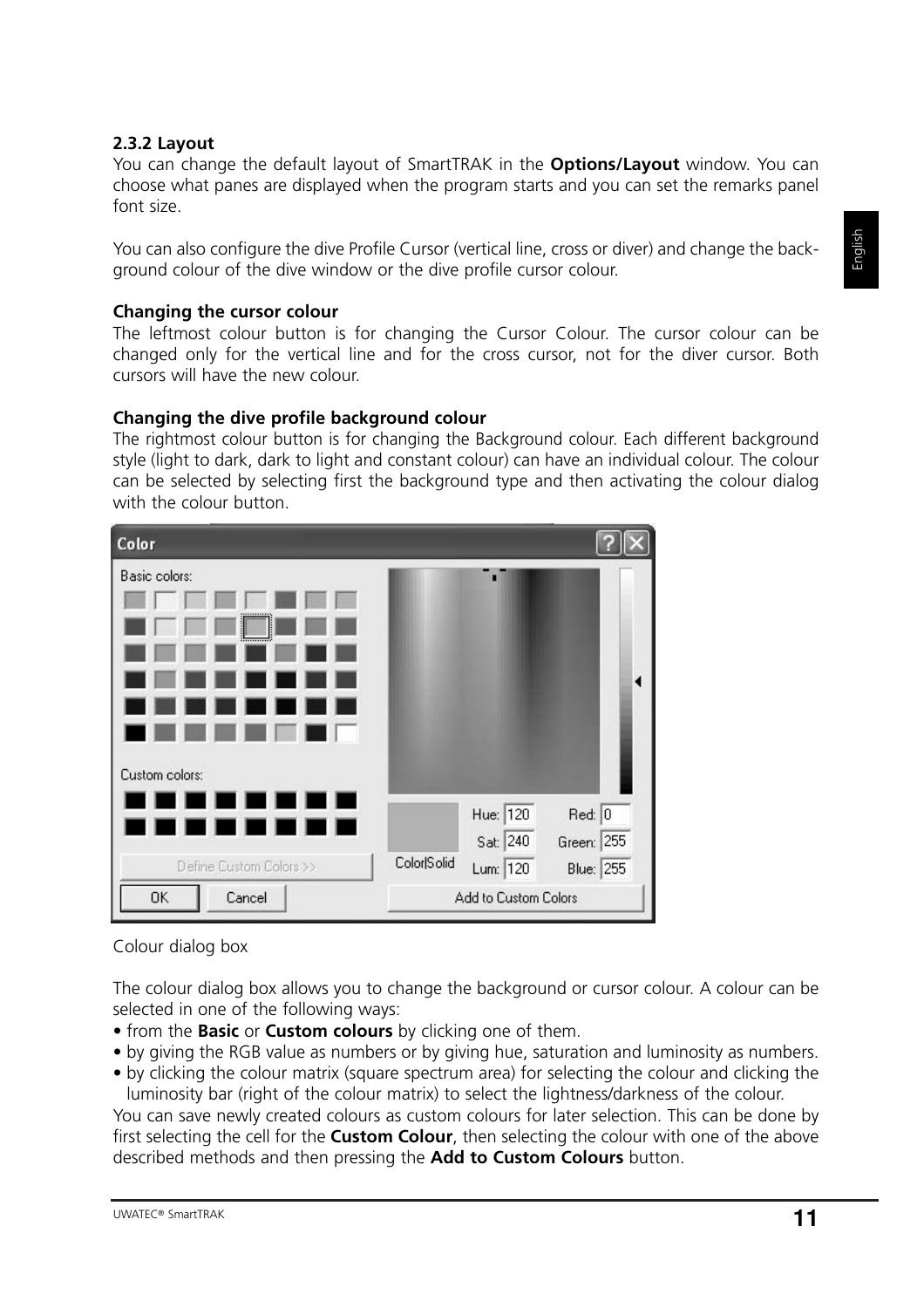# **2.3.3 Show Temperature Profile/Show Workload Profile**

This option allows you to toggle between the two profiles on the display.

# **2.3.4 Dive Computer Settings**

Via the **Options/Dive Computer Settings** window you can change many of the settings in the dive computer and read the ID and version numbers.

You can access this window only if you have established an IrDA connection between your dive computer and PC (section 5.2).



The following information is displayed:

| <b>Parameter</b>  | <b>Meaning</b>                                                                                                                       |
|-------------------|--------------------------------------------------------------------------------------------------------------------------------------|
| Smart ID          | This is a number unique to your computer.                                                                                            |
| Hardware revision | The hardware revision identifies the electronics and the components.                                                                 |
| Software version  | Shows the version of the software running on the computer.                                                                           |
| # Dives           | Total number of dives.                                                                                                               |
| Dive time         | Total dive time with this dive computer.                                                                                             |
| Amb. pressure     | Ambient air pressure.                                                                                                                |
| Battery           | This is an estimated value of the remaining power in the battery.<br>If the remaining charge is low, consider replacing the battery. |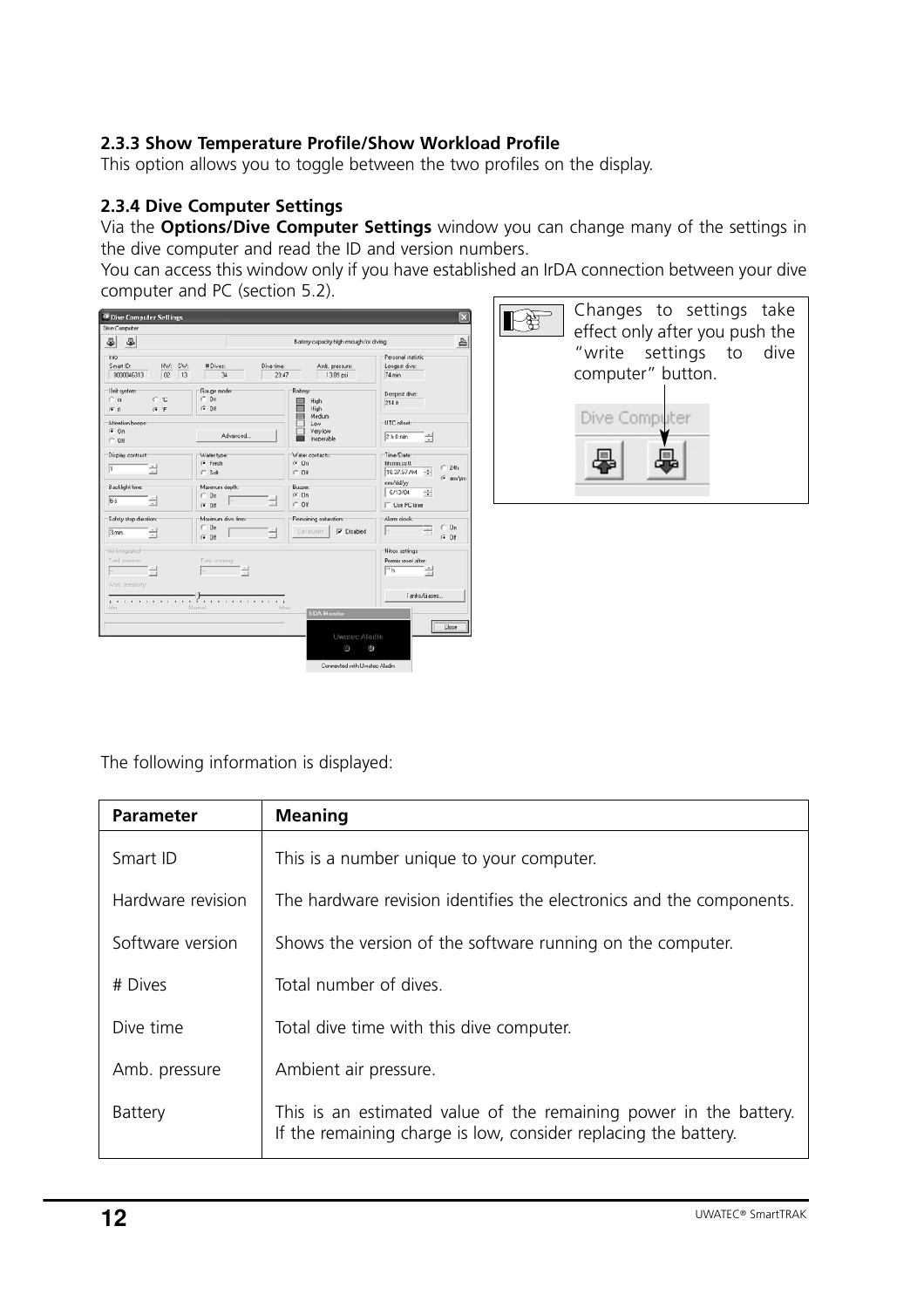The following parameters can be changed:

| <b>Parameter</b>            | <b>Meaning</b>                                                                                                                           |
|-----------------------------|------------------------------------------------------------------------------------------------------------------------------------------|
| Metric or imperial<br>units | This changes the dive computer pressure units (bar or psi), depth<br>units (meters or feet) and the temperature (Celsius or Fahrenheit). |
| Attention beeps             | You can turn all the warning sounds on and off together or set<br>some specific warnings on and off individually.                        |
| Premix reset after          | You can set the time after which the dive computer automatically<br>resets the oxygen fraction back to 21%.                              |

In addition, for gas integrated computers only:

| <b>Parameter</b> | <b>Meaning</b>                                                                |
|------------------|-------------------------------------------------------------------------------|
| Tank reserve     | Gas reserve for the RBT calculation.                                          |
| Tank warning     | When the tank pressure reaches the set warning pressure an alarm<br>goes off. |
| Work sensitivity | Sensitivity of the increased gas consumption warning.                         |

On some models, the following parameters can be changed:

| <b>Parameter</b> | <b>Meaning</b>                                                                                                                                                           |
|------------------|--------------------------------------------------------------------------------------------------------------------------------------------------------------------------|
| Gauge mode       | In gauge mode the computer shows only depth and time. No decom-<br>pression calculation is performed in the computer.                                                    |
| Maximum Depth    | The depth limit at which the computer gives a warning.                                                                                                                   |
| ppO <sub>2</sub> | The maximum allowed partial pressure of oxygen.                                                                                                                          |
| <b>Backlight</b> | You can configure the duration of the backlight. Increasing the value<br>means consuming more battery power and shortening the time<br>before the next battery exchange. |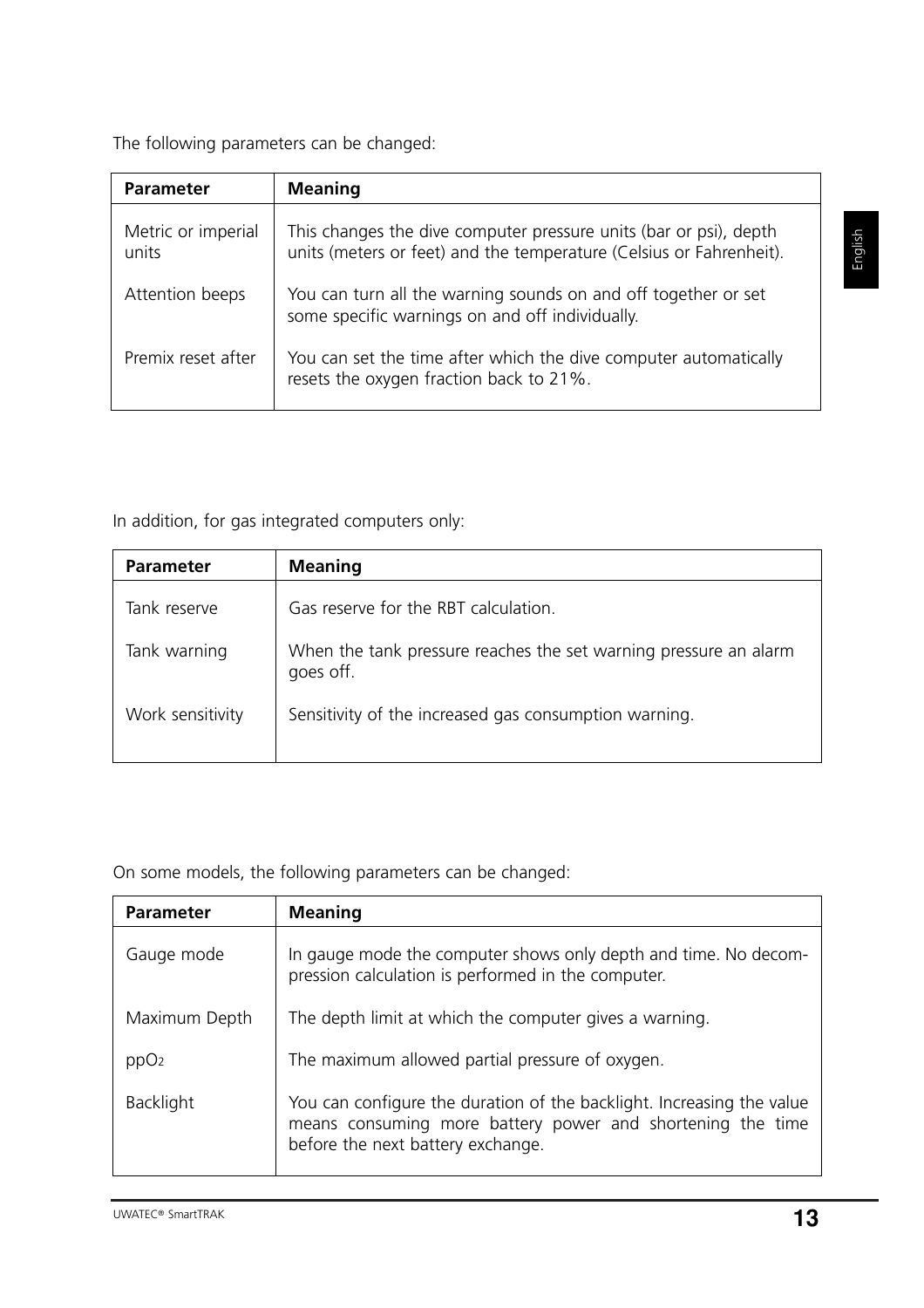| <b>Parameter</b>                               | <b>Meaning</b>                                                                                                                                                                   |
|------------------------------------------------|----------------------------------------------------------------------------------------------------------------------------------------------------------------------------------|
| Safety stop duration                           | Duration of user activated safety stop at depth less than 6.5m/20ft.                                                                                                             |
| O <sub>2</sub> mixture for tanks<br>1, 2 and D | O <sub>2</sub> percentage of gases used.                                                                                                                                         |
| Max. ppO2 for tanks<br>1, 2 and D              | The maximum allowed partial pressure of oxygen for each gas.                                                                                                                     |
| Delete pairing for<br>tanks $1, 2$ and $D$     | Deletes pairing with the transmitters.                                                                                                                                           |
| Display contrast                               | Allows to change the contrast on the display.                                                                                                                                    |
| Water type                                     | Allows to choose between fresh water and salt water calibration.<br>This affects only the displayed depth, not the accuracy of the<br>decompression calculations or MOD warning. |
| Maximum dive time                              | Allows to set a time alarm with half-time warning.                                                                                                                               |
| Water contacts                                 | Allows to disable water contacts $-$ see computer manual for more<br>information.                                                                                                |
| <b>Buzzer</b>                                  | Allows to turn sound completely off $-$ see computer manual for<br>more information.                                                                                             |
| Remaining<br>saturation                        | Allows to reset desaturation in computer – see computer manual for<br>more information.                                                                                          |

# **2.3.5 Program Options**

| <b>Program Options</b>                                  |                                                                                 |  |  |
|---------------------------------------------------------|---------------------------------------------------------------------------------|--|--|
| User Name <sup>-</sup>                                  | Alarms <sup>-</sup>                                                             |  |  |
| Sergio<br>Details                                       | $\nabla$ Missed decompression stop                                              |  |  |
|                                                         | $\nabla$ Missed level stop                                                      |  |  |
| Appearance Options                                      | $\nabla$ Ascent alarm                                                           |  |  |
| $\nabla$ Show splash screen at start-up                 | $\nabla$ CNS 75%                                                                |  |  |
| $\overline{\mathbf{v}}$ Show tooltips                   | $\nabla$ CNS 100%                                                               |  |  |
|                                                         | $\overline{v}$ pp02                                                             |  |  |
| Markers                                                 | RBT 3 minutes<br>⊽                                                              |  |  |
| Show markers<br>⊽                                       | $\nabla$ RBT 0 minutes<br><b>▽</b> Workload<br>Max. Depth<br>$\nabla$ Dive Time |  |  |
| Generate safety stop markers<br>Generate bookmarks<br>⊽ |                                                                                 |  |  |
| Generate maximum of:                                    |                                                                                 |  |  |
| 100                                                     |                                                                                 |  |  |
|                                                         |                                                                                 |  |  |
| Import options:                                         | Export options:                                                                 |  |  |
| $\Box$ Update dive information                          | <b>▽</b> Update existing TravelTrak dives                                       |  |  |
| Open TravelTrak Palm import dialog automatically<br>⊽   | Export unused table items to TravelTrak                                         |  |  |
|                                                         | OK<br>Cancel                                                                    |  |  |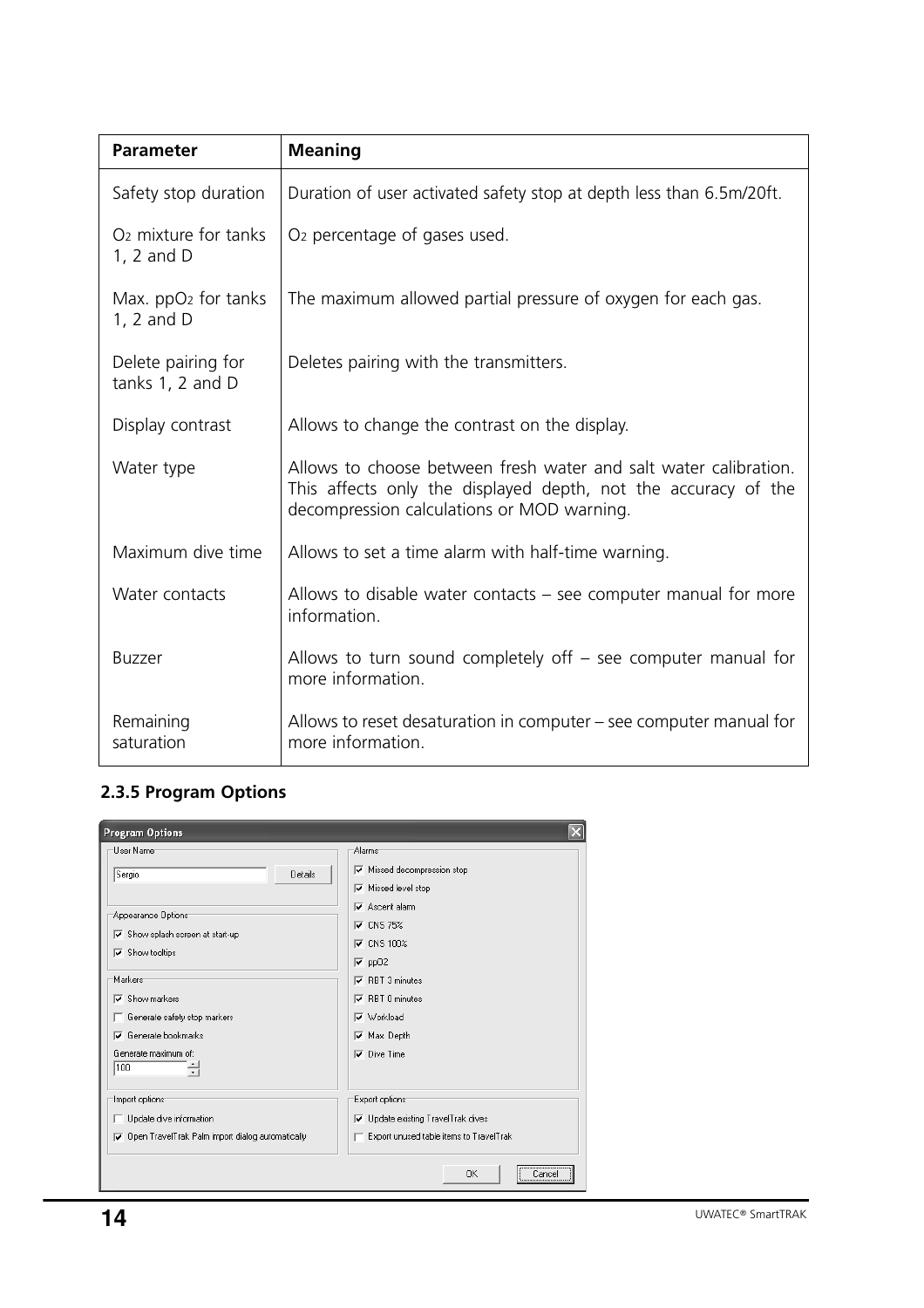- turn off the splash screen at program start;
- set the user name and other personal information; Personal details are needed for exporting dives in DL7 level 3 format. Mandatory fields are: last name, first name, date of birth and phone number;
- choose which alarms should be shown in the dive window;
- turn off tooltips:
- turn off markers on the dive profile;
- set on/off or limit automatic generation of bookmarks on the profile (not all models);
- set logbook import options. With these options you can control whether the existing dives in SmartTRAK should be updated when the same dives are imported from a TravelTrak logbook. And with TravelTrak Palm whether the import dialog is opened automatically when SmartTRAK is started and TravelTrak Palm logbook has been synchronized prior.

# **3. Dive List Window**

#### **3.1 Displaying Dives**

Use one of the following methods to display a dive:

#### **Using a wheel mouse**

You can move from dive to dive by scrolling the mouse wheel.

#### **Using the dive logbook**

You can move from dive to dive with the arrow keys. By holding **Control** key down and pressing up or down arrow, you can move to first or last dive. You can also use the mouse. To display a particular dive with the mouse, simply click the dive.

#### **Using the navigator on the main window**



With the **Navigator** you can jump to the beginning or to the end of the dive log. You can also move one dive forward or one dive backward.

# **3.2 Customizing the Table**

The Dive Table grid can be easily modified to accommodate needs of different divers. All the modifications below, except the sorting order, are automatically saved. Note that all these modifications below affect the logbook print out as well.

#### **Selecting the sorting order**

The dives can be sorted by ascending or descending values of one particular column. Just click the header of a column and SmartTRAK sorts the dives using that column as sorting criterion. Click a second time and SmartTRAK reverses the sorting. If there are identical values in the selected column, then the previously selected column acts as secondary sorting criterion.

#### **Reorganizing the columns**

The order of the columns is freely selectable. The user can easily move less relevant columns to the end of the table. This is done by clicking the column header with the left mouse button and holding the button down while dragging the column to the desired place.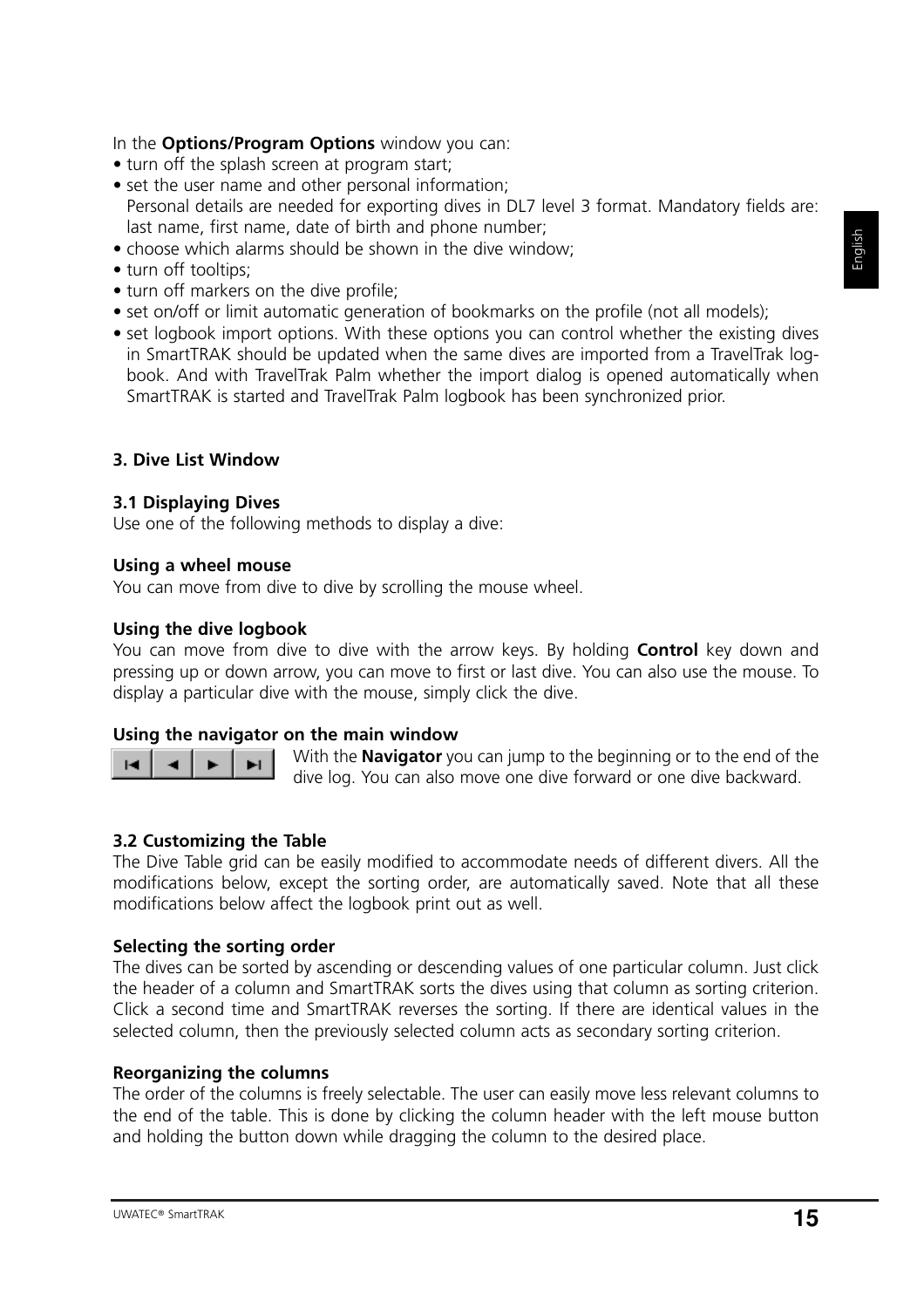# **Adjusting the width of columns**

The width of each column can be adjusted by placing the cursor at the right edge of the column header. The standard cursor changes to vertical bar cursor. Click the header with the left mouse button and hold the button down while stretching the right edge of the column to the desired width.

# **Setting which columns to show**

Right click over the grid to invoke a pop-up menu in which you can activate or deactivate the columns.

# **3.3 Selecting a Group of Dives**

You can select several dives for importing, exporting, adjusting the time zone or for deleting dives. If no dives are selected, then the above functions will act on the current dive.

#### To select a block of successive dives

Hold down the **Shift** key and select the first and last dive by clicking them with the left mouse button. If you need to scroll the dive table page, use the scroll bar on the right. Do not use any other means (mouse wheel etc.). The dives (rows) selected will have a different colour (default is blue) and a small dot on the leftmost column.

Alternatively hold down the **Shift** key and select dives with the up or down arrow keys.

#### To select individual / scattered dives

Hold down the **Control** key and select individual dives by clicking them with the left mouse button. If you need to scroll the dive table page, use the scroll bar on the right. Do not use any other means (mouse wheel etc.). The dives (rows) selected will have a different colour (default is blue) and a small dot on the leftmost column.

#### **4. Dive Window**

The dive window shows the dive profile, dive computer display, saturation of tissues, physiological data, remarks, dive pictures, fish pictures and other information about the dive.

Dive computer display, tissues and physiological panels can be set on or off as a group. Remarks panel and dive picture panel can both be set on or off individually. This can be done either from the layout window, which has more advanced features, or from a pop-up menu (see below).

#### **Pop-up menu**

The dive window pop-up menu can be activated by clicking the right mouse button over the dive window. The pop-up menu gives the following selection:



- **Marker**: insert, edit, delete
- **View**: set on or off dive pictures, fish pictures, remarks or dive computer display, tissues and physiology panel or select between temperature and workload profiles
- **Cursor**: dive profile cursor selection
- **Background**: dive profile background style selection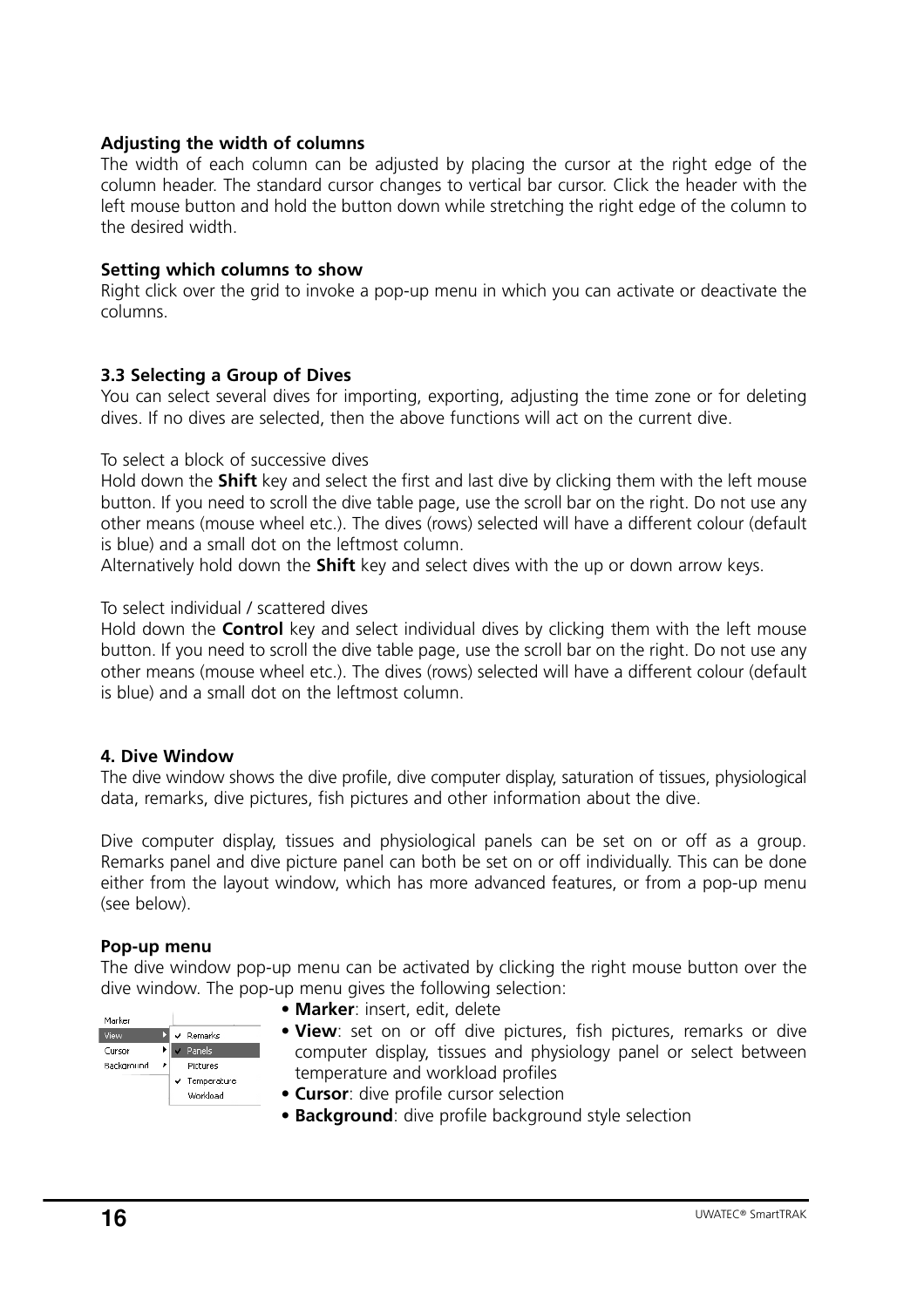# **4.1 Dive Information Panel**

The top panel is called the dive information panel. It shows the following information:

- number of dive
- date of dive
- dive site
- dive location
- MB-level during the dive
- altitude class
- buddies
- weather and conditions
- gear
- tank data
- type of dive
- dive computer buzzer

To update the information on the information panel, the edit window can be opened by clicking the icons or editable data on the panel.



The buzzer panel (see picture) shows alarms (red star) and warnings (yellow star), which have occurred during the dive. Warnings that have been turned off are shown with a gray star. OFF indicates that the sound was turned off completely. Note that the buzzer panel is not visible with dives imported from DataTrak.

The arrow tip button at the lower left corner of the information panel can be used to enlarge/shrink the panel.

# **4.2 Markers**



Markers can be added to the dive profile to mark special events that happen during the dive. Each marker can be from a minimum of one to a maximum of 50 characters long.

Marker

# **Add marker**

To add a marker, move the dive profile cursor to the point where the marker should be added. Click the right mouse button to activate a pop-up menu, then select **Marker**. Select **Insert** and a small window will open in which you can enter the marker text. The position of the marker can be freely selected over the dive profile graph by dragging the marker window to the desired place.

Click **OK** to place the marker in the chosen spot. To exit from the marker window without placing the marker, click **Cancel**.

# **Edit marker**

Marker text can be moved to a new location by pressing the left mouse button over the text and holding it down while dragging the text to the new location.

Marker text can be altered by pressing the right mouse button over the text and selecting **Marker** and then **Edit** from the pop-up menu. This opens the same window as **Add marker** above. Note that the **Cancel** button cancels only changes made for the text, but not the changes made for the placement.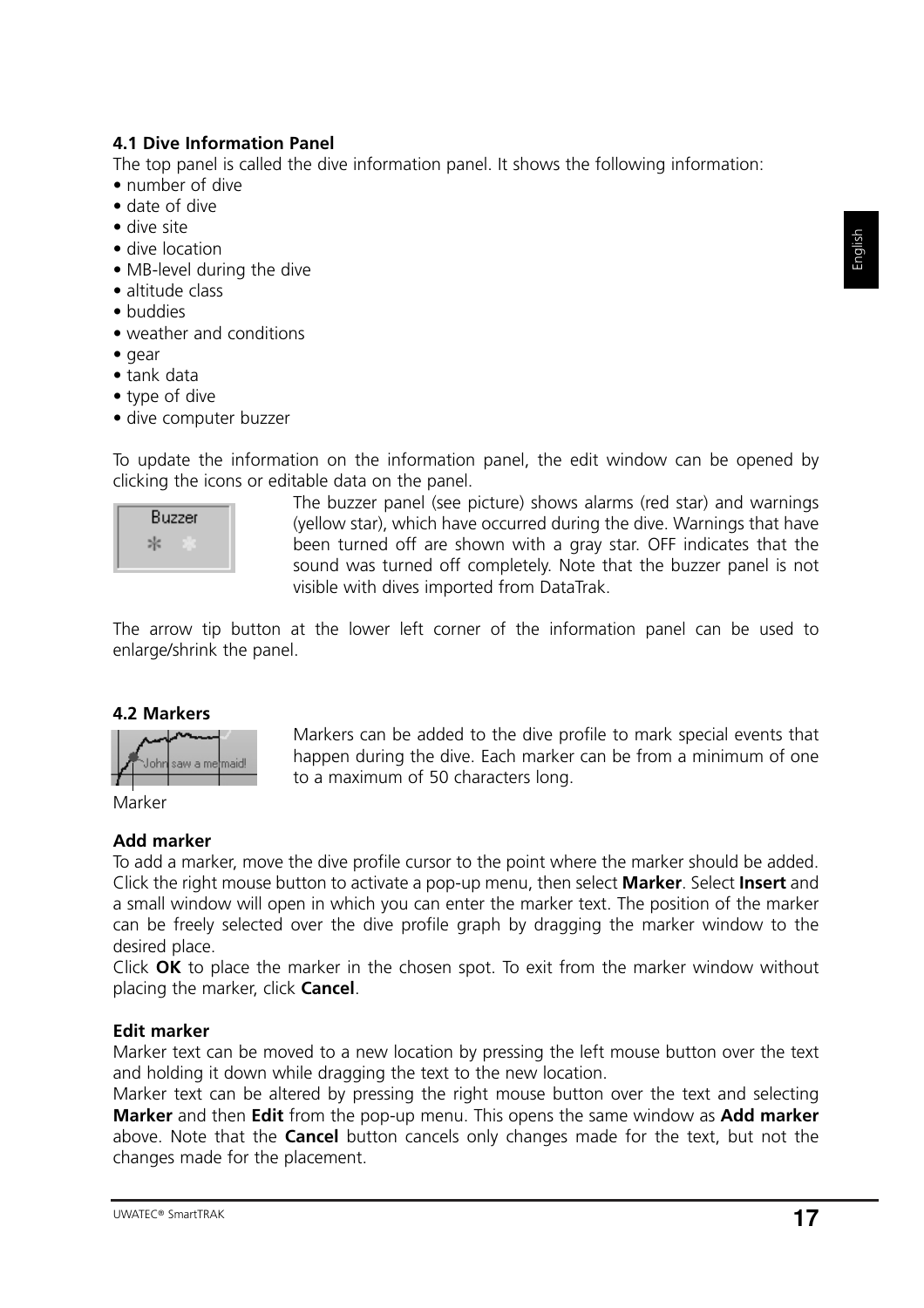# **Delete marker**

A marker can be deleted by pressing the right mouse button over the text and selecting **Marker** and then **Delete** from the pop-up menu.

# **4.3 Adding Remarks to the Dive**

You can write and edit remarks for every dive if the remarks panel is active. The remarks panel can be activated from the layout window or from the dive window pop-up menu. The remarks panel font size can be adjusted from the layout window only. Remarks can be edited on the Edit page too.

# **4.4 Adding Pictures to the Dive**

You can add and view pictures for every dive if the picture panel is active. The picture panel can be activated from the layout window or from the dive window pop-up menu. The picture panel has its own pop-up menu, which enables to load/insert a new picture into the picture panel, delete pictures from the panel and view them in full size in a separate window. Dive picture panel and fish picture panel alternate; they cannot be shown at the same time.

Note that only a link to the picture file is saved in the logbook, therefore after inserting a picture to the logbook, do not rename it or move it to a different directory or delete it. Otherwise SmartTRAK cannot find it and display it any more. If you move the dive picture folder to another location, you can correct the links by inserting one picture from the new location to the collection and SmartTRAK will correct automatically all broken links for the dive pictures which it can find from that folder.

# **4.5 Dive Profile Panel**

The dive profile panel shows some information about the dive at the top and the dive profile below it.

| --- :Intervali<br>7:55 AM ① | 主 47.4 m 22.6 m<br>€ 58 | Gas cons: 17.2 I/min<br>CNS: 25% Max cons: 35.2 l/min | Desat: 25:52<br>◯ 8:53 AM |  |
|-----------------------------|-------------------------|-------------------------------------------------------|---------------------------|--|
|                             |                         |                                                       |                           |  |

The information shown at the top is the following:

- left: interval and immersion time
- middle left: maximum depth and dive time
- middle right: average depth and CNS after the dive
- right: desaturation time and time at end of dive

The average gas consumption and maximum gas consumption (gas integrated computers only) is shown to the right of average depth and CNS. For Smart TEC the average gas consumption includes all tanks and the maximum gas consumption is indicated for the tank which had the highest instantaneous consumption. Gas consumption information can be displayed only if the tanks are defined under section 4.10.6.

The dive profile shows the depth as a function of time. It also shows the water temperature or workload (gas integrated computers only). Water temperature is not shown for dives imported from DataTrak.

The Maximum Operating Depth (MOD, function of the set ppO2max) is shown with a thick black line, if the depth scale allows to show it. Normally the line is constant for the whole dive. For Smart TEC the MOD is individual for each tank and the line can have a step after each tank switch.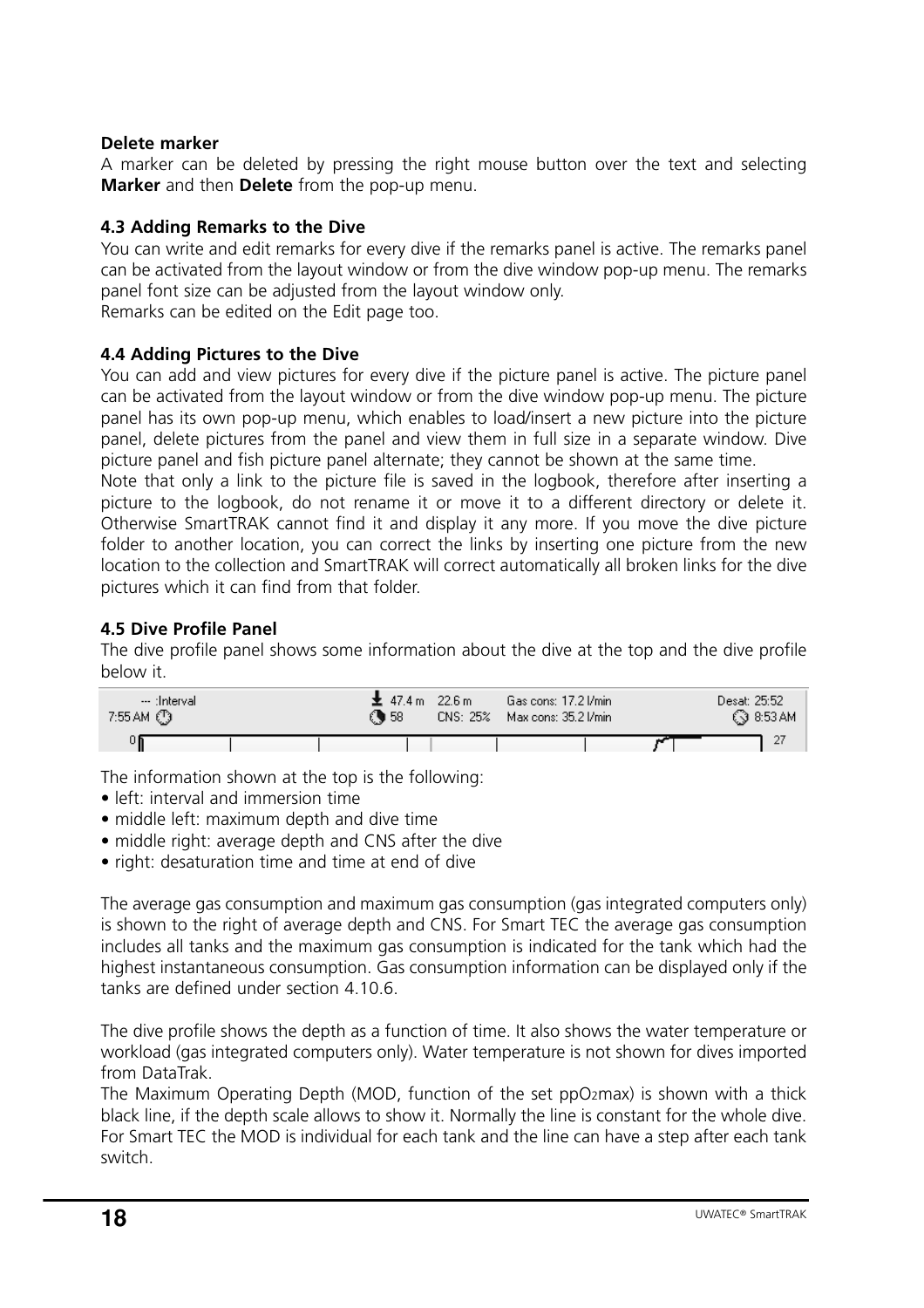#### **Zoom and pan the profile**

With the help of zoom and pan buttons you can enlarge small details in your dive profile.

#### **4.6 Dive Computer Display**

The dive computer display shows you the face of the dive computer as it appears during the different stages of the dive.



For dive logs imported from DataTrak a default screen is shown. Tank information is displayed only for gas integrated computers.

For detailed information about the contents of the display(s), please refer to your dive computer operating manual.

To make the display symbols more readable, activate the option "Smooth edges of screen fonts" from the Windows Control Panel / Display / Appearance / Effects.

#### 100% 75% 50% 25% 0%  $\overline{\text{CNS}}$ Skin Musc Bone

**4.7 Tissue Panel**

A red colour indicates on gassing. A green colour indicates off gassing.

A purple colour indicates over saturation.

This graph shows the different tissues. Tissue half times increase from left to right. The graph shows the relative saturation with respect to the ambient pressure. 100% marks the maximum allowed saturation.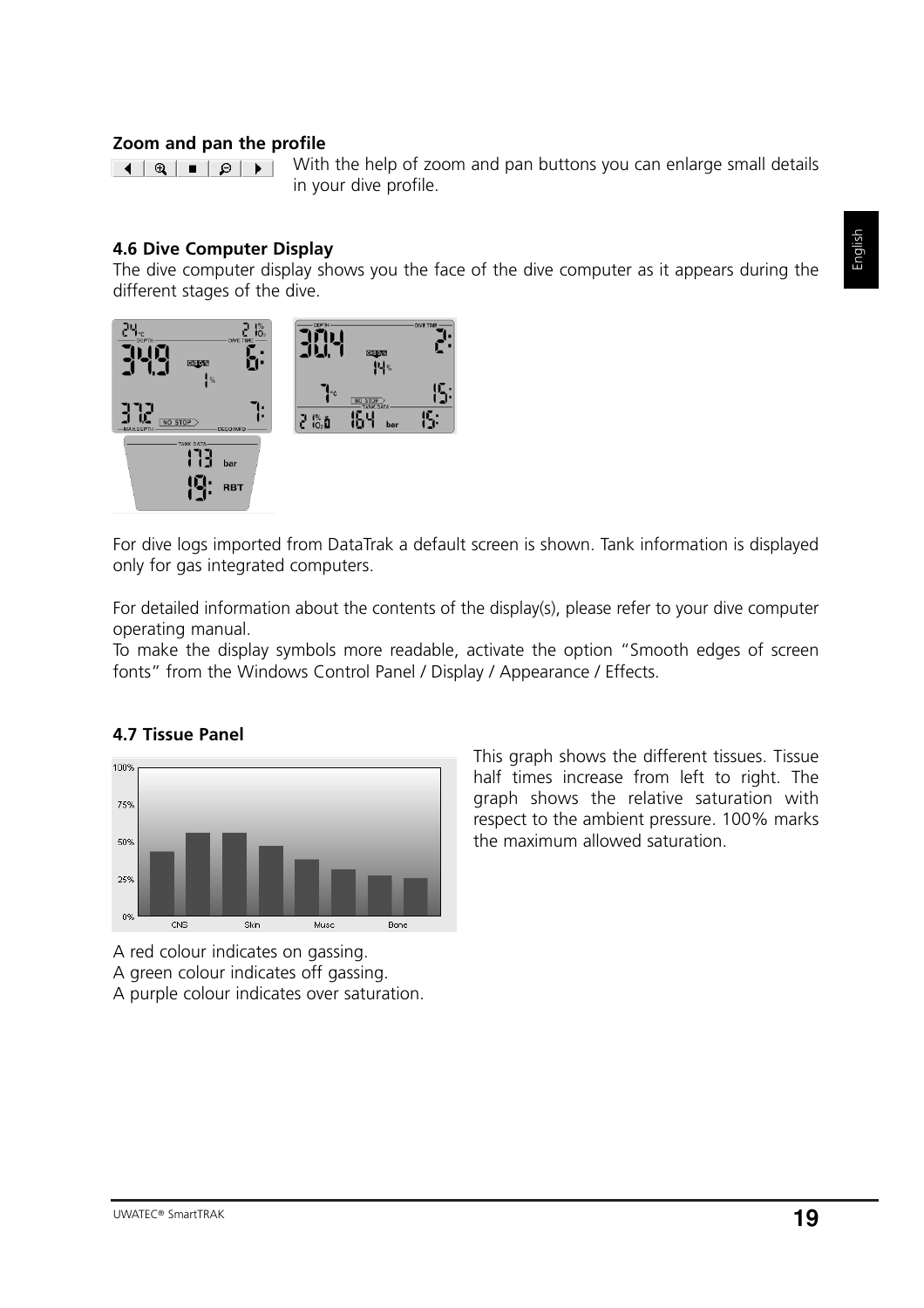# **4.8 Physiology Panel**



This graph shows estimated micro bubble formation (left), estimated skin temperature cooling (middle) and estimated workload (right). For gas integrated computers this panel also shows the gas consumption gauge if the tank has been defined and there is a non-zero tank pressure difference between beginning and end of dive.

# **4.9 Alarm Symbols**

The following alarm symbols appear at the bottom of the dive profile display:

|                                | <b>Excessive ascent rate</b><br>The icon indicates that an ascent rate of 110% has been reached or<br>exceeded.                                   |  |  |  |
|--------------------------------|---------------------------------------------------------------------------------------------------------------------------------------------------|--|--|--|
| CNS                            | <b>Oxygen toxicity</b><br>The icon indicates that the oxygen toxicity of 75% / 100% has been<br>reached.                                          |  |  |  |
|                                | <b>Missed deco stop</b><br>The icon indicates that the diver has ignored decompression stop.                                                      |  |  |  |
| ppO <sub>2</sub>               | <b>Oxygen partial pressure</b><br>The icon indicates that the set value of ppO <sub>2</sub> (default is 1.4 bar) has<br>been reached or exceeded. |  |  |  |
|                                | <b>Missed level stop</b><br>The icon indicates that the diver has ignored a level stop and that<br>the MB-level has decreased.                    |  |  |  |
|                                | <b>Maximum depth</b><br>The icon indicates that the preset maximum depth has been reached.                                                        |  |  |  |
|                                | <b>Maximum dive time</b><br>The icon indicates that the preset maximum dive time has been<br>reached.                                             |  |  |  |
| Gas integrated computers only: |                                                                                                                                                   |  |  |  |
|                                | <b>RBT</b> alarm<br>The icon indicates that the remaining bottom time (RBT) is less than<br>three minutes (yellow) or 0 minutes (red).            |  |  |  |
|                                | Increased gas consumption warning<br>The icon indicates increased gas consumption.                                                                |  |  |  |
|                                |                                                                                                                                                   |  |  |  |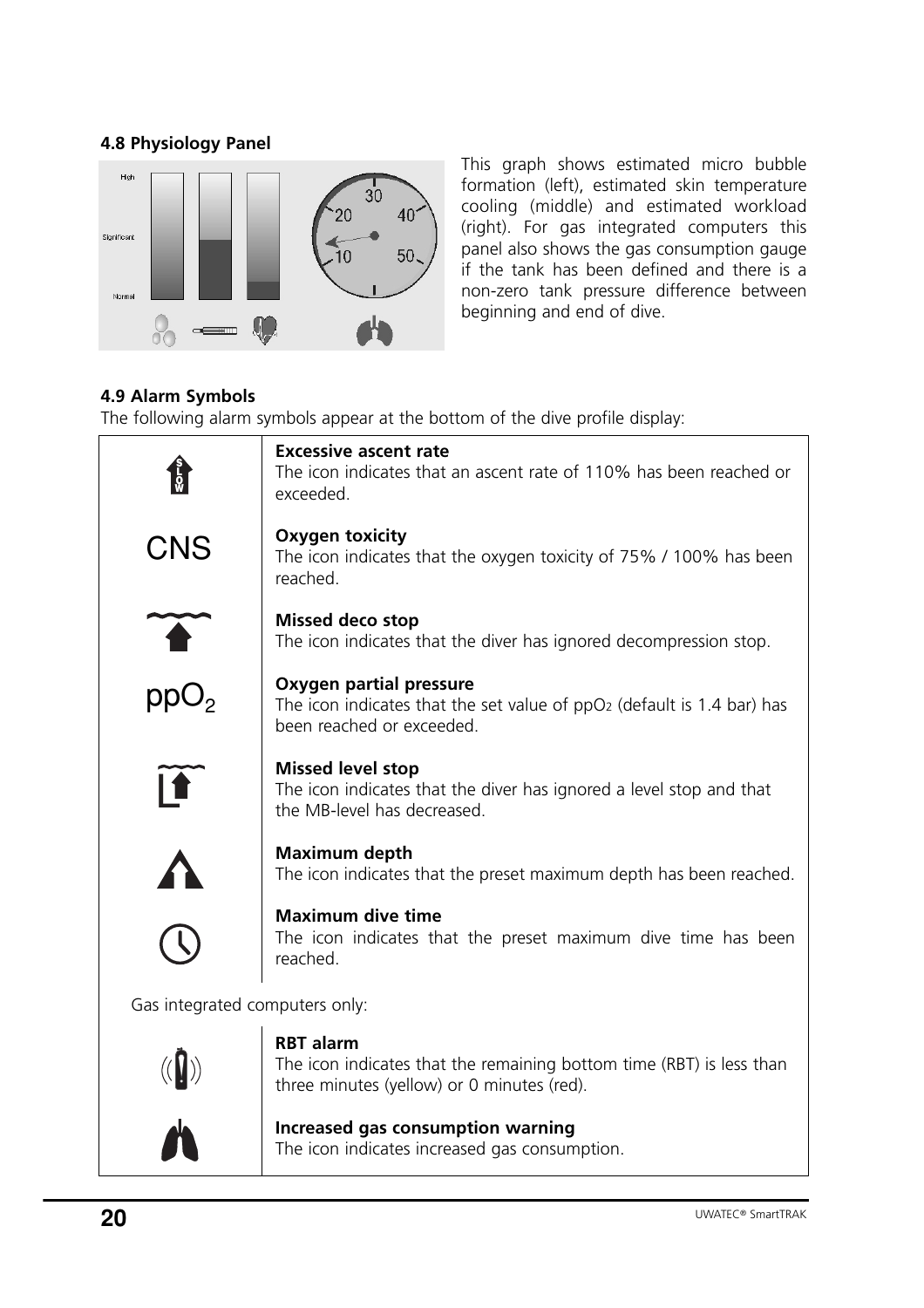# **4.10 Edit Dive**

# **4.10.1 Logbook**

The Logbook (**Dives/Edit**) shows the following information:



- repetitive dive number
- interval between two consecutive dives;
- the date when the dive took place;
- altitude class;
- desaturation time before and after the dive;
- no-fly time before and after the dive;
- CNS O2% before and after the dive;
- start time, end time and duration;
- the MB-level of the dive;
- the maximum depth of the dive;
- depth setting for maximum depth alarm;
- time setting for maximum dive time alarm;
- the minimum and maximum water temperature;

If you have a manually inserted dive then the information can be edited, except for end time and CNS O2%.

# **4.10.2 Dive Site**

In the Dive Site page you can select the name of the dive site if it is already defined. After selecting the site, SmartTRAK automatically selects the matching location, platform, water type (e.g. sea, lake, river etc) and bottom type.

You can also add dive site pictures, notes and wrecks.

# **Adding a new site to the list**

To add a new site, click with the right mouse button over the site list box to activate a pop-up menu and select **Insert** from the list.

Write the new site name and when you press the **OK** button, the dive site edit page will appear. There you can add site information, such as coordinates of the dive site, location, water type and bottom type.

English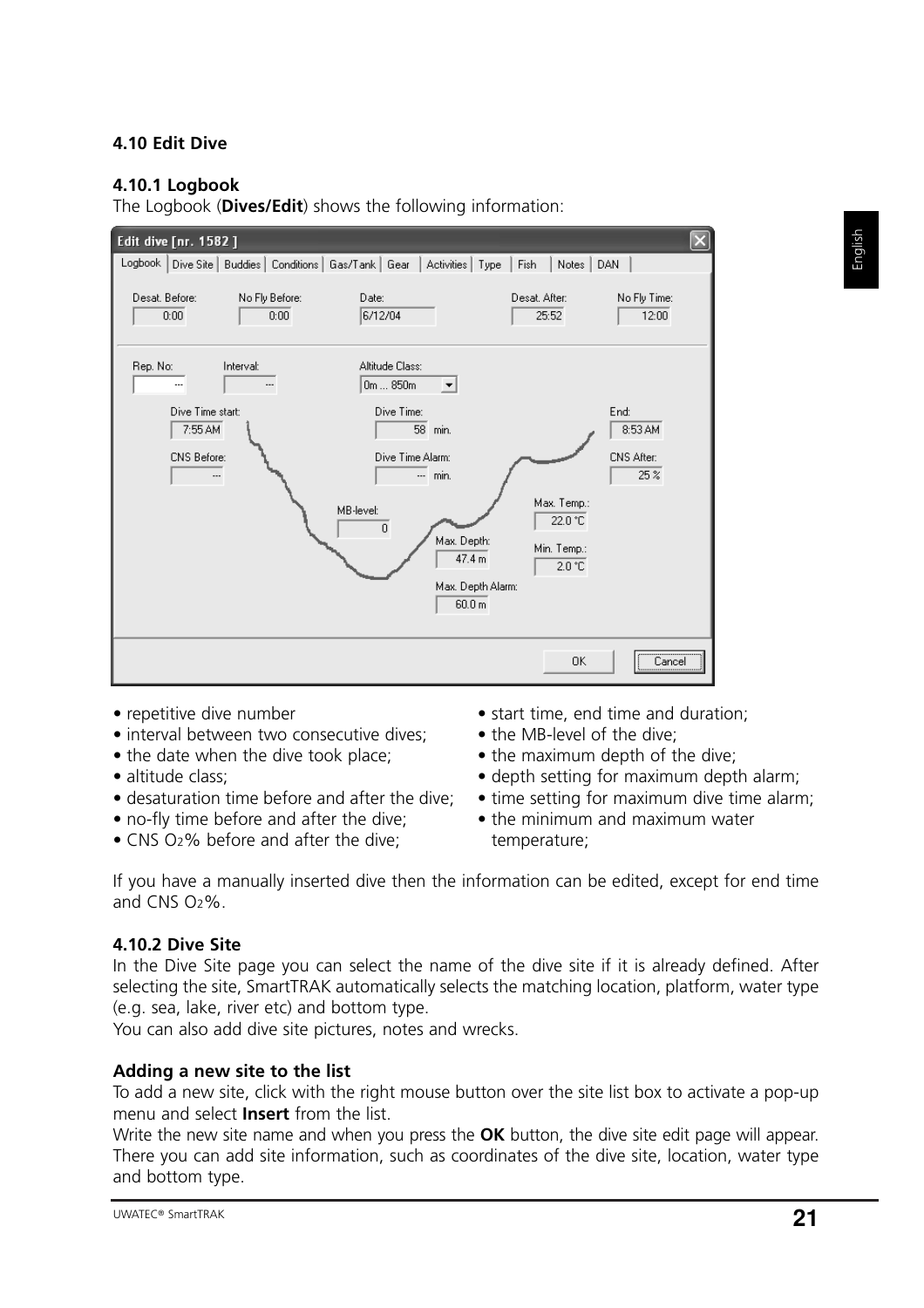To add a new location, platform, water or bottom, click with the right mouse button over the location, platform, water or bottom list box to activate a pop-up menu and select **Insert** from the list. With **location** and **water** you will enter the location edit when you press the **OK** button. There you can add additional data for location and water type.

#### **Editing a dive site**

Choose a dive site from the pull down list. If you do not want to change the name of the dive site, you can double click the name and go directly to dive site edit page. If you want to change the name, click with the right mouse button over the site list box to activate a pop-up menu and select **Edit** from the list. After pressing the **OK** button, the dive site edit will appear. Note that changes to the dive site will carry over to all dives at the same site.

#### **Deleting a dive site**

Choose a dive site from the pull down list. Click with the right mouse button over the site list box to activate a pop-up menu and select **Delete** from the list.

#### **Insert, show and delete images**

By right clicking on the picture background you can bring up a pop-up menu that allows you to add/delete/view pictures.

Clicking the thumbnail will open the original picture in the picture viewer. Note that the site pictures are not stored in the logbook. Only a link to the picture is created.

If you move the picture, the link will be broken and only the picture name will show up. To fix this, you need to delete the picture from the logbook and re-add the picture to the collection. If there are other missing dive site pictures, SmartTRAK will check if it can find them from the same folder and corrects automatically all broken links for pictures that it found.

# **4.10.3 Wreck**

The Wreck page, which is a sub page for Dive Site page, lets you keep a list of wrecks related to a certain dive site.

#### **Adding a wreck**

Write down the name of the wreck below the list and press **Add New** to add the new wreck to the list.

#### **Editing a wreck**

Choose a wreck from the list by clicking on the name. The wreck information will appear to the right and the wreck name below the list. You can update wreck information by just writing new texts on the fields. If you change the name of the wreck, press **Change** to save the new name.

#### **Deleting a wreck**

Choose a wreck from the list by clicking on the name. The wreck name will appear below the list. Press **Delete** to delete it from the list.

# **Insert, show and delete images**

Choose a wreck from the list by clicking on the name. The wreck name will appear below the list. Select **Wreck Pictures** page. Click with the right mouse button over the picture area to bring up a pop-up menu that allows you to add, delete or view pictures.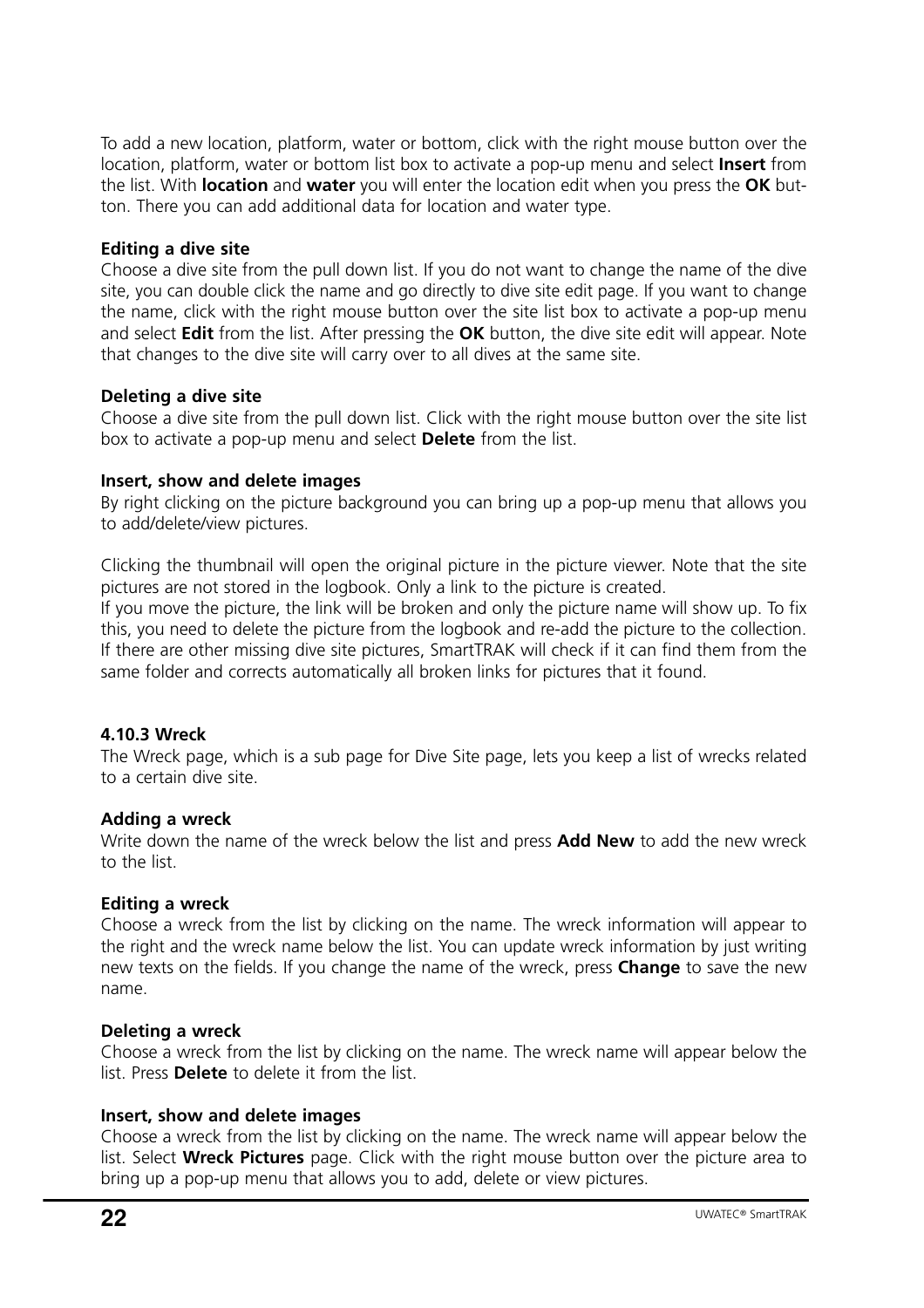#### **4.10.4 Buddy**

The Buddy page lets you keep a list of buddies you are frequently diving with.

Enter names of your buddies and set a mark to the left.

#### **Adding a buddy**

Write down the nickname of the buddy to the right and press **Add New** to add it to the list.

#### **Editing a buddy**

Choose a buddy from the list by clicking on the name. The buddy information will appear to the right. You can update the buddy information by just writing new text on the fields. If you change the nickname, press **Change** to save the new name.

#### **Deleting a buddy**

Choose a buddy from the list by clicking on the name. The buddy name will appear to the right. Press **Delete** to delete it from the list.

#### **Adding a picture**

Choose a buddy from the list by clicking on the name. The buddy name will appear to the right. Press the **Load Image** button or click with the right mouse button over the picture area to open the **Open Picture** dialog.

#### **Setting a buddy as default**

Select **Set as default buddy**. The buddy will now be automatically set as default for all the new dives that you create.

#### **4.10.5 Conditions**

The Conditions page lets you specify the weather and water conditions.

To add a new weather or water condition, click with the right mouse button over the weather or water condition list box to activate a pop-up menu and select **Insert** from the list.

You can set the air and water temperature and underwater visibility.

#### **4.10.6 Gas/Tank**



The Gas/Tank page lets you define a tank for the dive (Smart TEC: up to three tanks). For each tank you can specify the pressure in the beginning and in the end, the oxygen fraction and the maximum ppO2. For gas integrated computers this information is downloaded from the dive computer, in which case on this page you can see the average and maximum gas consumption for each tank.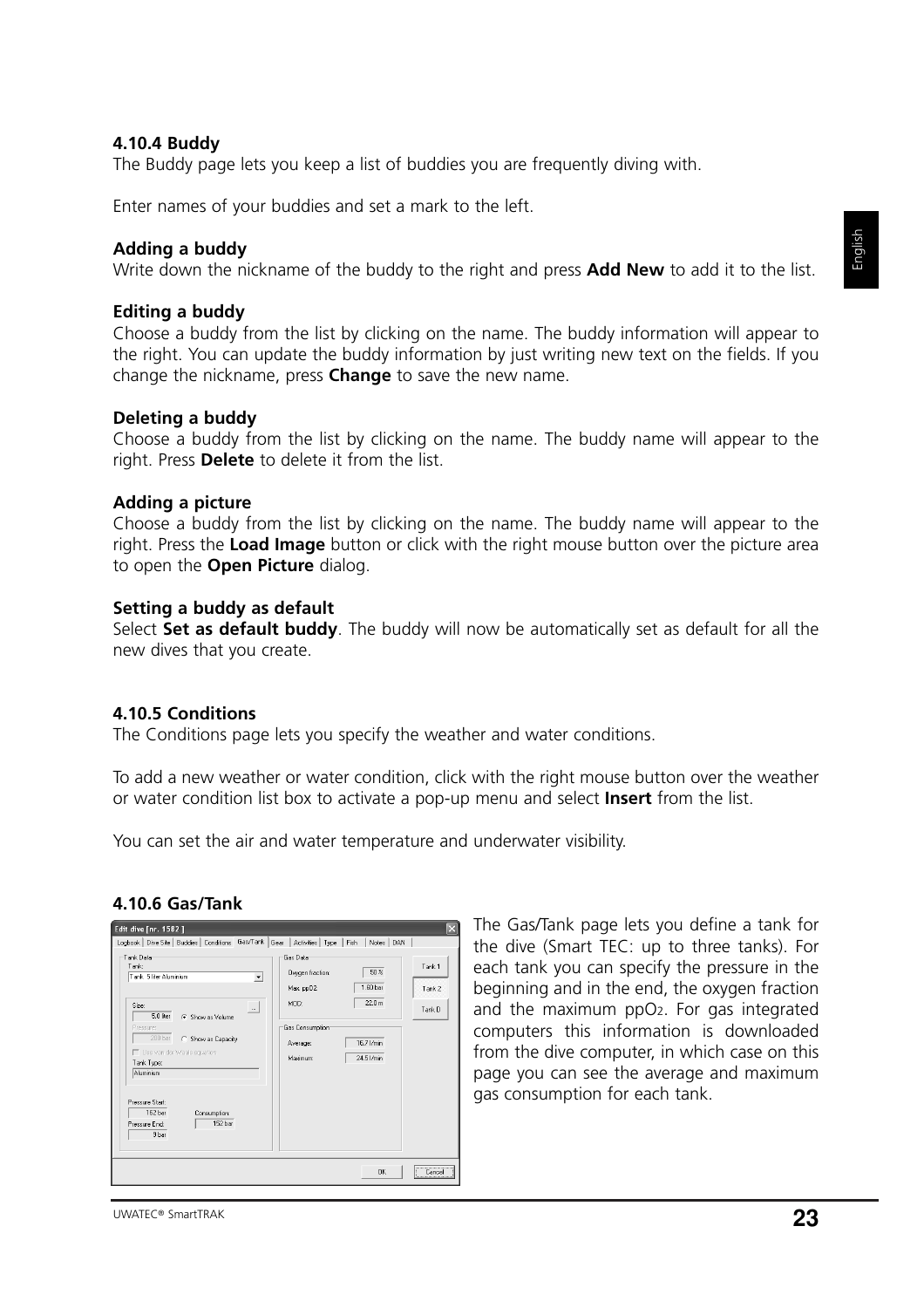#### **Adding a new tank to the list**

To add a new tank, click with the right mouse button over the tank list box to activate a popup menu and select **Insert** from the list. You can now give a name to the tank and when you press the **OK** button, the tank edit page will appear. There you can set tank size, tank type, nominal pressure, gas type for this tank and some notes.

#### **Editing a tank**

Choose a tank from the pull down list. If you do not want to change the name of the tank, you can double click the name and go directly to tank edit page. If you want to change the name, click with the right mouse button over the tank list box to activate a pop-up menu and select **Edit** from the list. After pressing the **OK** button, the tank edit page will appear.

#### **Deleting a tank**

Choose a tank from the pull down list. Click with the right mouse button over the tank list box to activate a pop-up menu and select **Delete** from the list.

# **4.10.7 Gear**

The Gear page lets you configure the equipment which you were using when diving. You can configure default gear that you always have with you. You can add other gear to the list of additional gear.

To add a new suit to the list, click with the right mouse button over the suit list box to activate a pop-up menu and select **Insert** from the list.

#### **Adding a new piece of gear**

Enter the name of the gear to the right and press **Add New** to add it to the list.

# **Editing gear**

Choose a piece of gear from the list by clicking on the name. The gear name will appear to the right. Edit the name and press **Change** to save the new information.

#### **Deleting gear**

Choose a piece of gear from the list by clicking on the name. The gear name will appear to the right. Press **Delete** to delete it from the list.

#### **Apply gear to all dives**

Choose a piece of gear from the list by clicking on the name. The gear name will appear to the right. Press **Apply** to make the same setting (on/off) to all dives.

# **Setting a piece of gear as default**

Select **Set as default gear**. The gear will now be automatically set as default for all the new dives that you create.

# **4.10.8 Activities**

On the Activities page you can add activities which you were involved in during your dive.

# **Adding a new activity**

Write down the name of the activity to the right and press **Add New** to add it to the list.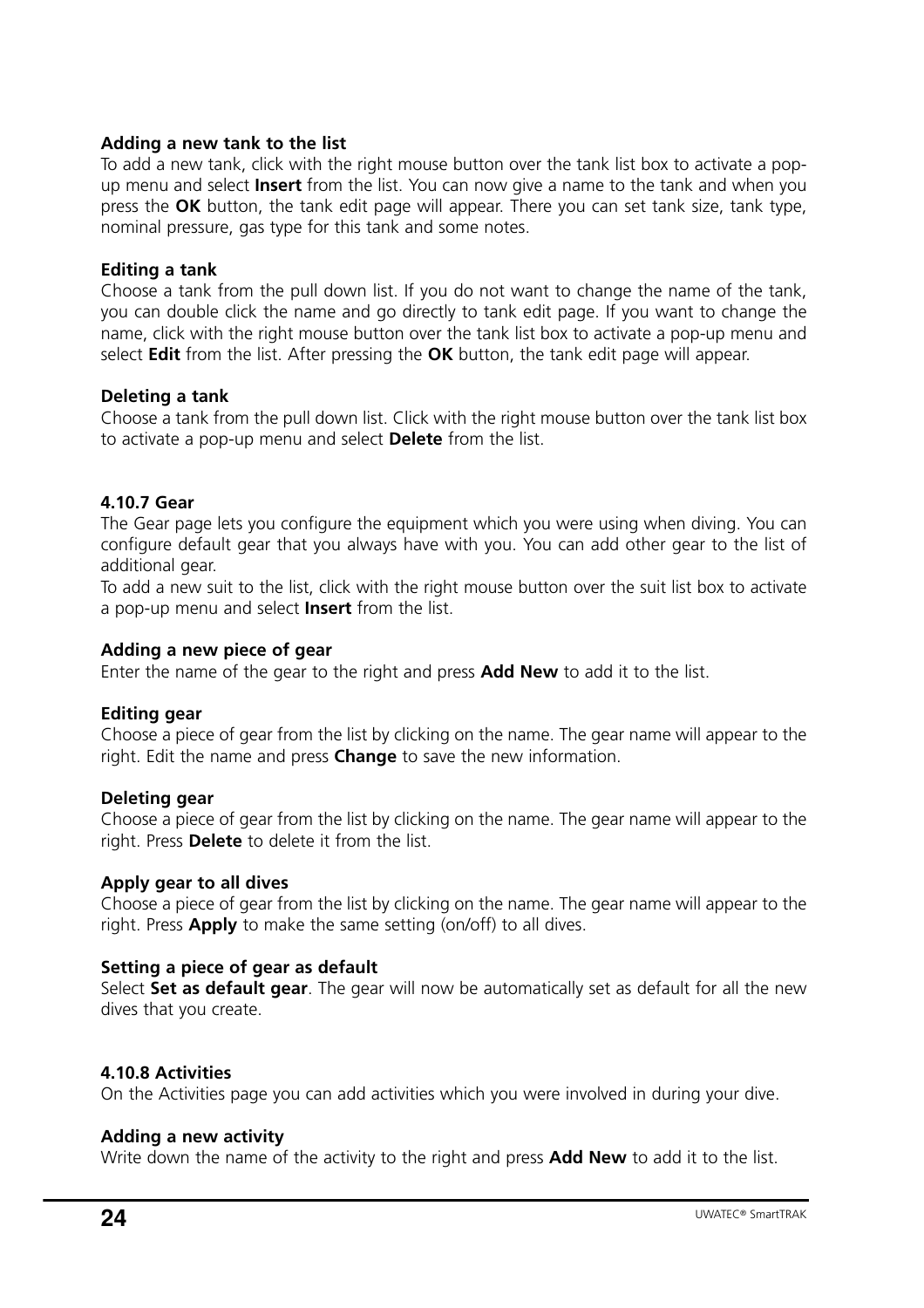# **Editing an activity**

Choose an activity from the list by clicking on the name. The activity name will appear to the right. Edit the name and press **Change** to save the new information.

#### **Deleting an activity**

Choose an activity from the list by clicking on the name. The activity name will appear to the right. Press **Delete** to delete it from the list.

#### **Applying an activity to all dives**

Choose an activity from the list by clicking on the name. The activity name will appear to the right. Press **Apply** to apply the same setting (on/off) to all dives.

#### **Setting an activity as default**

Select **Set as default activity**. The activity will now be automatically set as default for all the new dives that you create.

#### **4.10.9 Type of Dive**

#### **Adding a new type**

Write down the type of the dive to the right and press **Add New** to add it to the list.

#### **Editing a type**

Choose a type from the list by clicking on the name. The type name will appear to the right. Edit the name and press **Change** to save the new information.

#### **Deleting a type**

Choose a type from the list by clicking on the name. The type name will appear to the right. Press **Delete** to delete it from the list.

#### **Applying a type to all dives**

Choose a type from the list by clicking on the name. The type name will appear to the right. Press **Apply** to apply the same setting (on/off) to all dives.

#### **Setting a type as default**

Select **Set as default type of dive**. The type of dive will now be automatically set as default for all the new dives that you create.

#### **4.10.10 Fish**

This page is intended for saving information of things seen during the dive, like fish and other animals, plants, corals etc. Selected fish can be shown on the dive window picture panel.

#### **Adding a new fish**

Write down the name of the fish to the right and press **Add New** to add it to the list.

#### **Editing a fish**

Choose a fish from the list by clicking on the name. The fish name will appear to the right. You can update fish information by just writing new text in the fields. If you change the name of the fish, press **Change** to save the new name.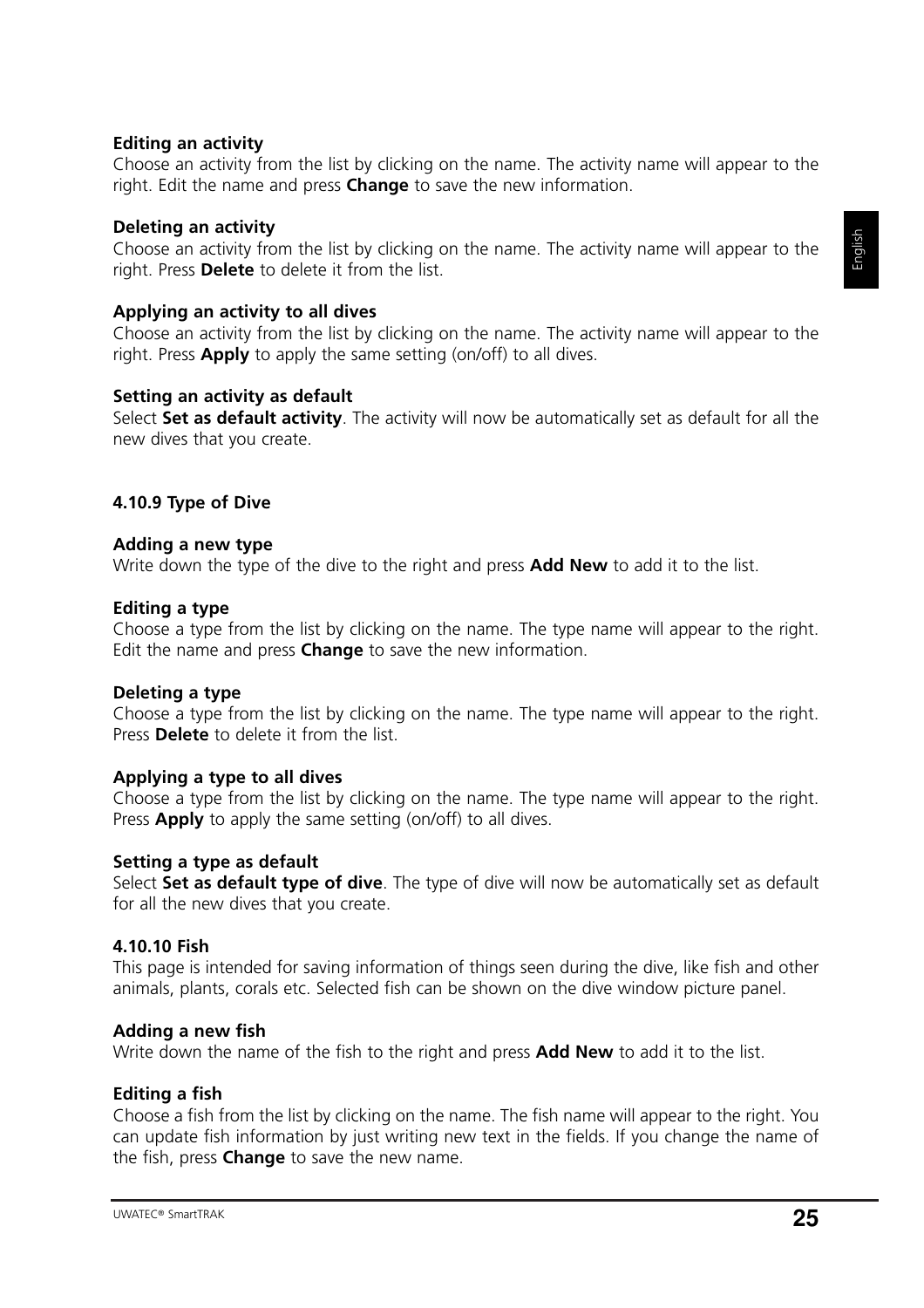#### **Deleting a fish**

Choose a fish from the list by clicking on the name. The fish name will appear to the right. Press **Delete** to delete it from the list.

#### **Adding a picture**

Choose a fish from the list by clicking on the name. The fish name will appear to the right. Press the **Load Image** button or click with the right mouse button over the picture area to open the **Open Picture** dialog.

#### **Adding dive specific information**

You can add some specific details for each fish related with the active dive. Just select the fish and a new tab **On this dive** will appear. Fill in the information on that page. Beware that, if you unselect the fish, this information will be lost.

#### **Setting a fish as default**

Select **Set as default fish**. The fish will now be automatically set as default for all the new dives that you create.

#### **4.10.11 Notes**

In the Notes page you can add comments and additional information relative to your dive.

#### **4.10.12 DAN**

At the DAN page you can add specific information for each dive about dive details, outcome and safety. This information is needed for DAN (Divers Alert Network) DL7 level 3 export. Mandatory fields are: purpose, environment, platform, dive plan, gas source, breathing gas, thermal comfort and workload.

#### **5. Hardware and Software Requirements**

One of the following operating systems is required to run SmartTRAK:

Software:

- Windows XP
- Windows 2000
- Windows ME
- Windows 98

Hardware:

An IBM compatible Pentium class PC equipped with an infrared port or a dongle. With Windows ME and 98 minimum of 32MB RAM. With Windows XP and 2000 minimum of 64MB RAM. Minimum of 10MB free hard disk space.

#### **5.1 Installing an IrDA Device**

For installing the infrared device, please follow the instructions delivered with your PC and/or infrared dongle. You can find help in Windows by selecting **Help** in the **Start** menu. From the **Help** window, select the **Index** tab and type in **infrared devices** as key words. Select the subentry **adding**, **configuring** or **installing**.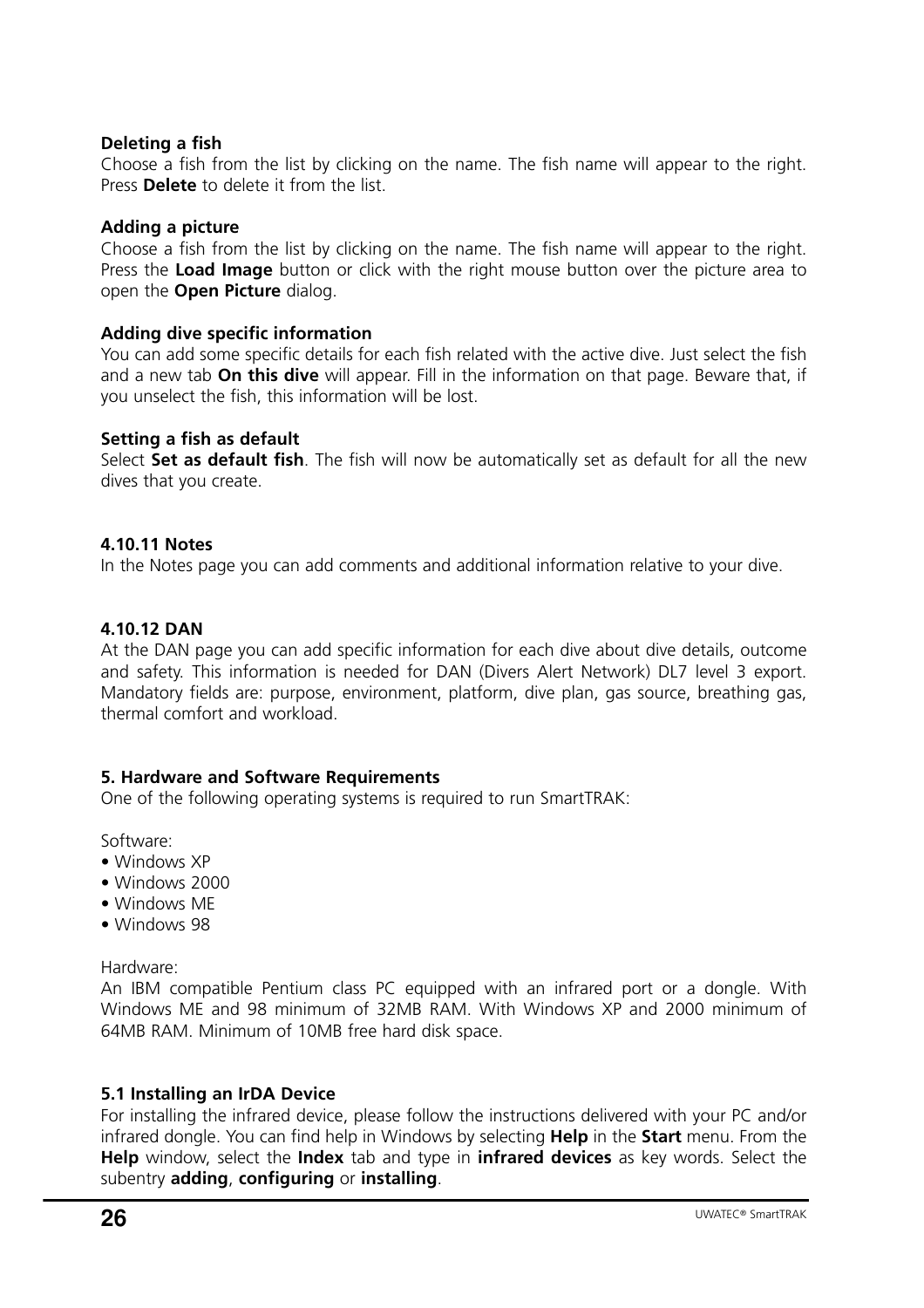# **5.2 Establishing IrDA Connection**

The PC must have an IrDA device installed before trying to establish a connection.

If you have a dive computer model in which the infrared window is positioned under the display protecting lid, first open the lid (for example Smart PRO).

Next switch on the dive computer and position the infrared window so that it points towards the PC's infrared window within 30 centimetres (12 inches).

Now you can activate the SmartTRAK function for which you need the IrDA connection (Transfer Dives or Dive Computer Settings).

# **6. FAQ / Troubleshooting**

**Question 1:** What does it mean when the tissues are up to 100 %? I have noticed that the colour is neither red nor green, as usual, but purple. **Answer:** The purple colour indicates that the tissues are saturated over 100 % and there is an increased risk of decompression sickness. If you have not followed instructed decompression stops, you might see this happen.

**Question 2:** My pictures are not showing up in the dive window or in the edit window. **Answer:** SmartTRAK only stores the filename and the path to the file in the logbook. SmartTRAK cannot find the picture file if the picture file was moved or deleted. Restore the picture file or delete the picture from the logbook and insert it again from the new directory location.

**Question 3:** When I start SmartTRAK, I get an error message "Field 'xxx' not found." and SmartTRAK terminates immediately. **Answer:** SmartTRAK stores the name of the last opened logbook in the Windows registry for convenience and tries to open it when the program starts. If the logbook is corrupted, this kind of situation may happen. The solution for this problem is to remove or rename the logbook, which SmartTRAK tries to open. If you don't know which one it is, then you can remove the registry setting for the logbook name. You can do this by starting SmartTRAK with the option –rml from a command prompt or from Windows Start menu selecting Run….

C:\Program Files\SmartTRAK\SmartTRAK –rml

After clearing the registry setting, do not try to open the logbook any more. Use a backup file instead, if available. Or create a new one.

All registry settings can be cleared with the option –rmr.

Note that, if you do this, all SmartTRAK window positions and sizes, dive profile background colours, units etc. will restore to factory default.

**Question 4:** What kind of algorithm does SmartTRAK use for simulating the physiology? **Answer:** The physiological model built into SmartTRAK and the Uwatec dive computers is a Neo Haldanian model that estimates the tissue tensions in a Buehlmann fashion with our own bubble estimator. World leading physiologists have extensively verified the model.

**Question 5:** When I try to communicate with my dive computer, SmartTRAK IrDA-Monitor window says "No device". **Answer:** Check that you have followed the instructions at at Section 5.2 **Establishing IrDA connection**. Next check that your IrDA port in the PC is properly installed and enabled. If you are using a dongle, check that it is connected to the right serial port or properly connected to the USB port (USB models).

# **Trademarks**

The following trademarks are used within this text: Windows XP, Windows 2000, Windows ME, Windows 98 and Excel are trademarks of Microsoft Corp. IBM is a trademark of International Business Machines. Pentium is a trademark of Intel Corp.. Aladin® is a trademark of Uwatec AG.